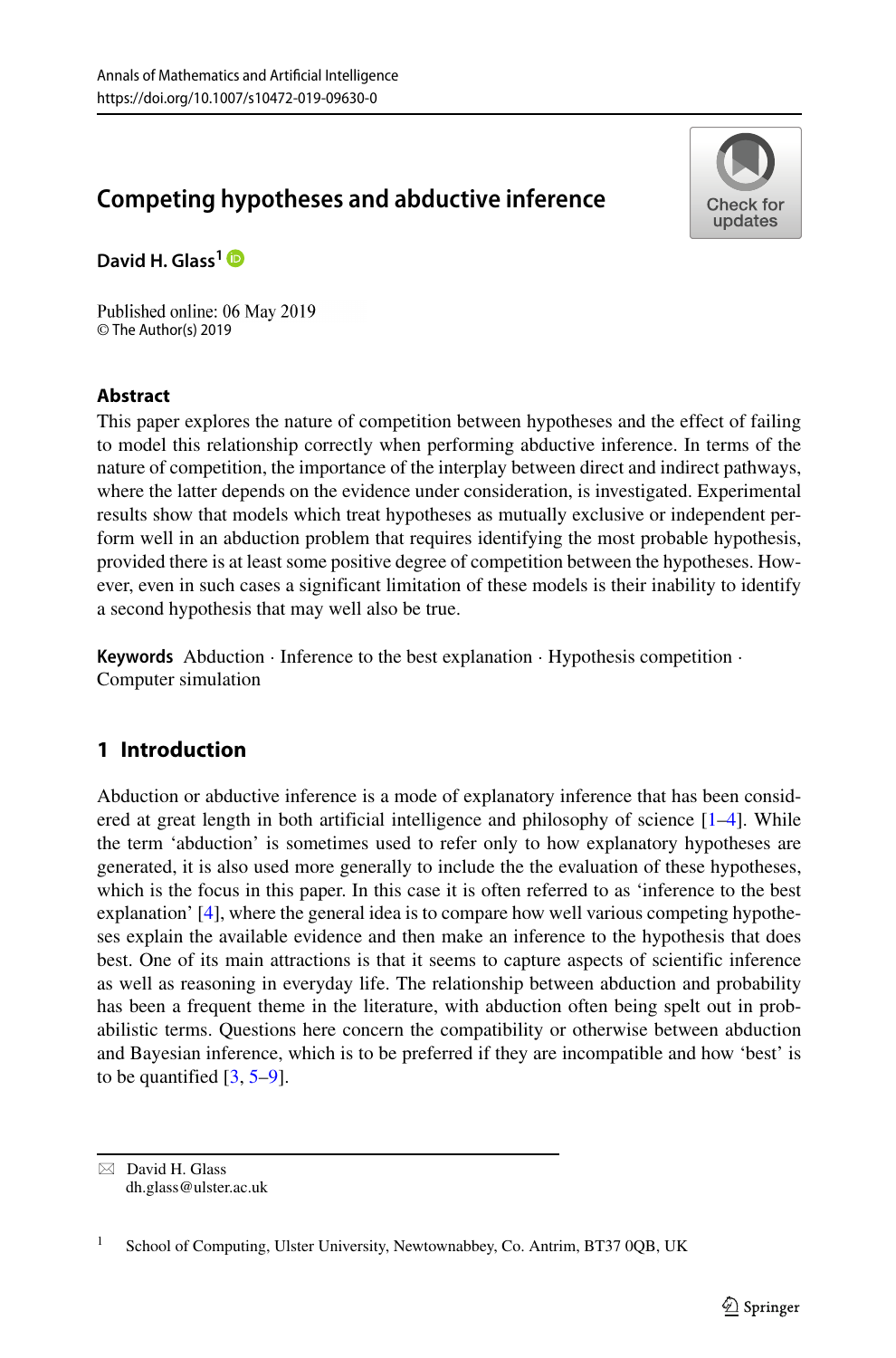Logic-based approaches to abduction have received a lot of attention in the artificial intelligence literature, with a lot of focus on abductive logic programming [\[10,](#page-17-5) [11\]](#page-17-6). From this perspective, abduction involves finding an explanation which along with a background logical theory entails an observation. A challenge in such approaches is how to handle the large numbers of explanations that can exist. While various techniques for achieving this have been proposed, of particular interest here is the use of probability such as *probabilistic horn abduction* [\[12\]](#page-17-7), which specifies probabilities over hypotheses and then uses explanations to compute posterior probabilities of interest. This work also showed that the knowledge in a discrete Bayesian network can be represented within this framework and vice versa. This approach was extended into the *independent choice logic*, which provides a richer logic and allows for multi-agent decision-making under uncertainty [\[13,](#page-17-8) [14\]](#page-17-9).

There has also been a lot of research on abductive inference in the context of Bayesian networks more generally [\[15\]](#page-17-10). Given a set of observations or evidence represented as an instantiation of a subset of nodes (evidence nodes) within the network, the general idea is to identify the best explanation in terms of a configuration of other nodes (explanatory nodes) in the network. *Most Probable Explanation* (MPE) is a version of abductive inference that includes all the non-evidence nodes in the set of explanatory nodes [\[16\]](#page-17-11). Clearly, the explanatory hypotheses under consideration are mutually exclusive since they differ in the configuration of one or more of the explanatory nodes. A problem with this approach is that it often produces explanations that are overspecified since they include many variables that are irrelevant to the evidence and so an alternative approach is *Maximum a Posteriori* (MAP) which instead includes only a subset of non-evidence nodes in the set of explanatory nodes [\[17\]](#page-17-12). A variety of approaches as well as approximation techniques have been proposed to address this issue [\[17](#page-17-12)[–22\]](#page-17-13). Irrespective of what selection of explanatory nodes is made, typically these approaches still involve comparing mutually exclusive explanatory hypotheses. Addressing concerns not only about overspecification, but also how to quantify 'best explanation' in probabilistic terms [\[7,](#page-17-14) [23\]](#page-17-15), an approach based not on posterior probability but on generalized Bayes factors, which allows the set of explanatory variables to be varied and does not restrict the comparison to mutually exclusive hypotheses, is very relevant here [\[24\]](#page-17-16).

The current paper focusses on the nature of competition between the hypotheses and how this relates to inference. In many presentations of abduction the hypotheses are assumed to be mutually exclusive, but while it is certainly true that mutually exclusive hypotheses compete, it seems just as clear that hypotheses can compete even if they are compatible. For example, in medical diagnosis suppose that two conditions are being considered to explain a patient's symptoms. Typically these conditions will be compatible and could both contribute to the symptoms, but in many cases it will be reasonable to treat them as competing nevertheless since it would be unnecessary to infer two conditions if one accounts for all the evidence. For an insightful paper that raises the problem concerning the nature of competition, see Harman [\[25\]](#page-17-17). This topic is closely related to that of explaining away and intercausal reasoning which have been explored in the artificial intelligence literature [\[26,](#page-17-18) [27\]](#page-17-19). The relationship between explanatory hypotheses could also be relevant to evaluating the goodness of an explanation, what Lipton calls its 'loveliness' [\[3\]](#page-17-2). Returning to the case of diagnosis, sometimes two (or more) conditions will provide a better explanation than just one condition, which suggests 'best explanation' should not be quantified in terms of posterior probability. Also, it could be the case that there is merit to preferring hypotheses that are compatible with other hypotheses that are less informative and/or have lower probability. These issues will not be pursued here, however.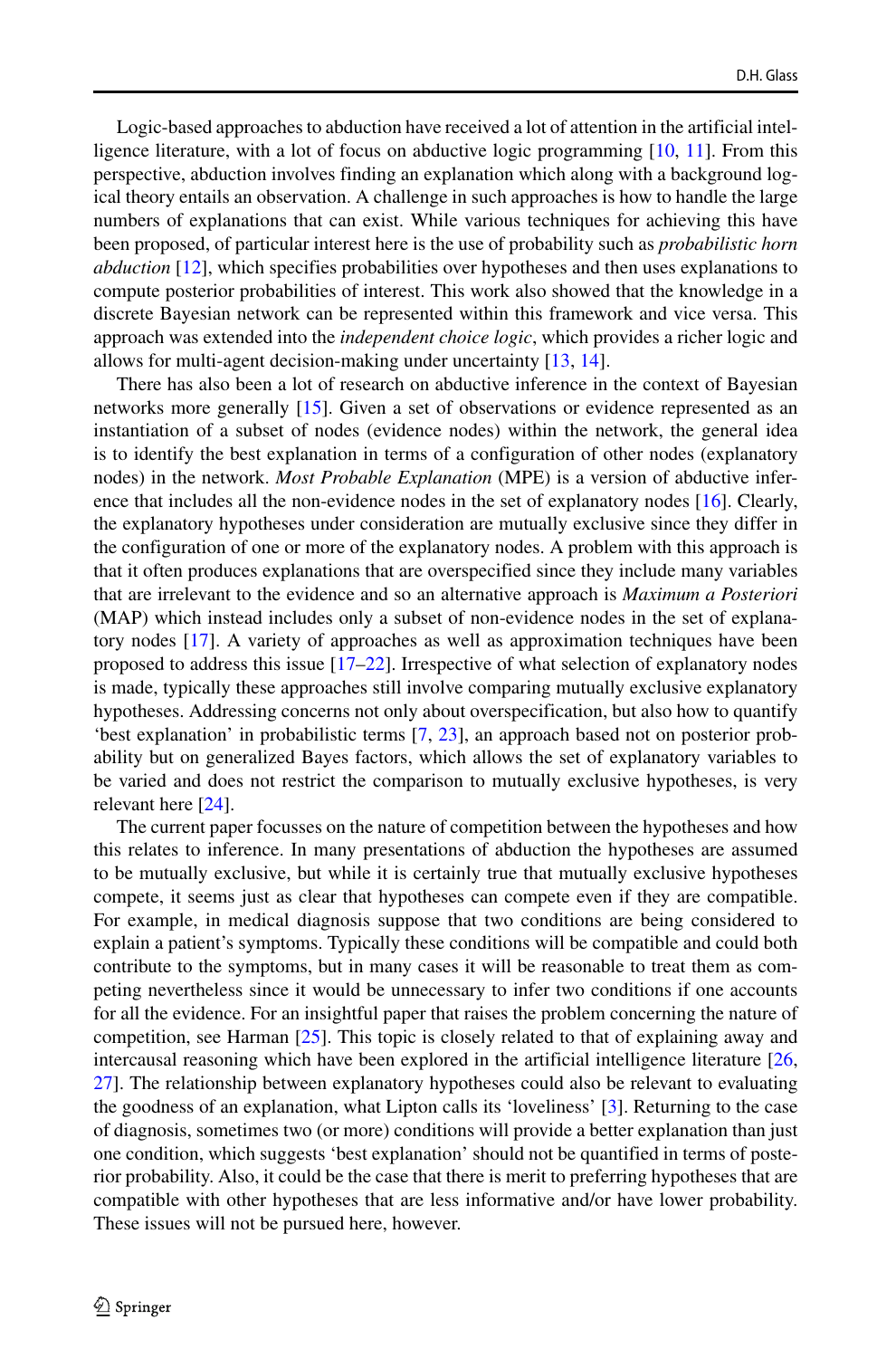In the next section of the paper, several features of a particular account of competition are explored, particularly insofar as it differs from negative dependence between hypotheses, which might initially seem to provide a promising way to generalize competition beyond mutual exclusion. After exploring the nature of competition in Section [2,](#page-2-0) the rest of the paper investigates a further question. If the relationship between hypotheses is modelled incorrectly, how does that affect the results of abduction? This question is addressed by means of experiments which involve generating a probability model (designated the correct probability model) that has a specified degree of competition between hypotheses according to a recently proposed measure of competition [\[28\]](#page-17-20). Three modifications of this model, two that treat the hypotheses as mutually exclusive and a third that treats them as independent, are then used for abductive inference and the results compared against those obtained with the correct probability model. These experiments were designed to identify the limitations of treating the hypotheses as mutually exclusive, for example, when in actual fact they may just be competing to some extent or perhaps not competing at all.

## <span id="page-2-0"></span>**2 Competing hypotheses**

## **2.1 Preliminaries**

Let B be a Boolean algebra closed under the usual logical operations ( $\&$ ,  $\vee$ ,  $\neg$ ) and P be a probability measure defined over B. Let  $E \in \mathcal{B}$  represent the evidence and  $H, H' \in \mathcal{B}$ hypotheses for *E*. The catchall hypotheses, denoted  $H^c$ , is defined as  $H^c = \neg H \& \neg H'$ . Probabilities are taken to represent degrees of belief of an agent relevant to background knowledge, which is omitted in the notation for simplicity. Unless otherwise state, *P (H )*,  $P(H')$ ,  $P(E)$ ,  $P(H|E)$ ,  $P(H'|E)$ ,  $P(H \& \neg H')$  and  $P(\neg H \& H')$  are assumed to be nonextreme (neither zero nor one) representing the idea that the hypotheses and evidence are not considered by the agent to be either certain or impossible and that neither hypothesis is considered to entail the other.

## **2.2 An account of competition**

Suppose a detective has two main suspects in a murder inquiry, Smith and Jones. Treating the suspects as two competing hypotheses and reasoning abductively, the detective tries to determine which hypothesis best explains all the relevant evidence. We can represent the hypotheses as follows:

*H*: Smith committed the murder *H* : Jones committed the murder

Note that in general the hypotheses need not be assumed to be mutually exclusive since both Smith and Jones could have colluded in committing the murder and hence it cannot be assumed that  $P(H \& H') = 0$ . However, if the two hypotheses are known to be mutually exclusive so that—if Smith and Jones could not have colluded—then clearly they are competing hypotheses. In reality, it might be difficult to establish mutual exclusion, but in many cases it would still be reasonable to treat them as competing hypotheses. After all, if either suspect's guilt on its own would explain all the relevant evidence, it would seem like a violation of Ockham's razor to infer the guilt of both parties. However, in other cases where, for example, the guilt of both parties is needed to explain the evidence, it may well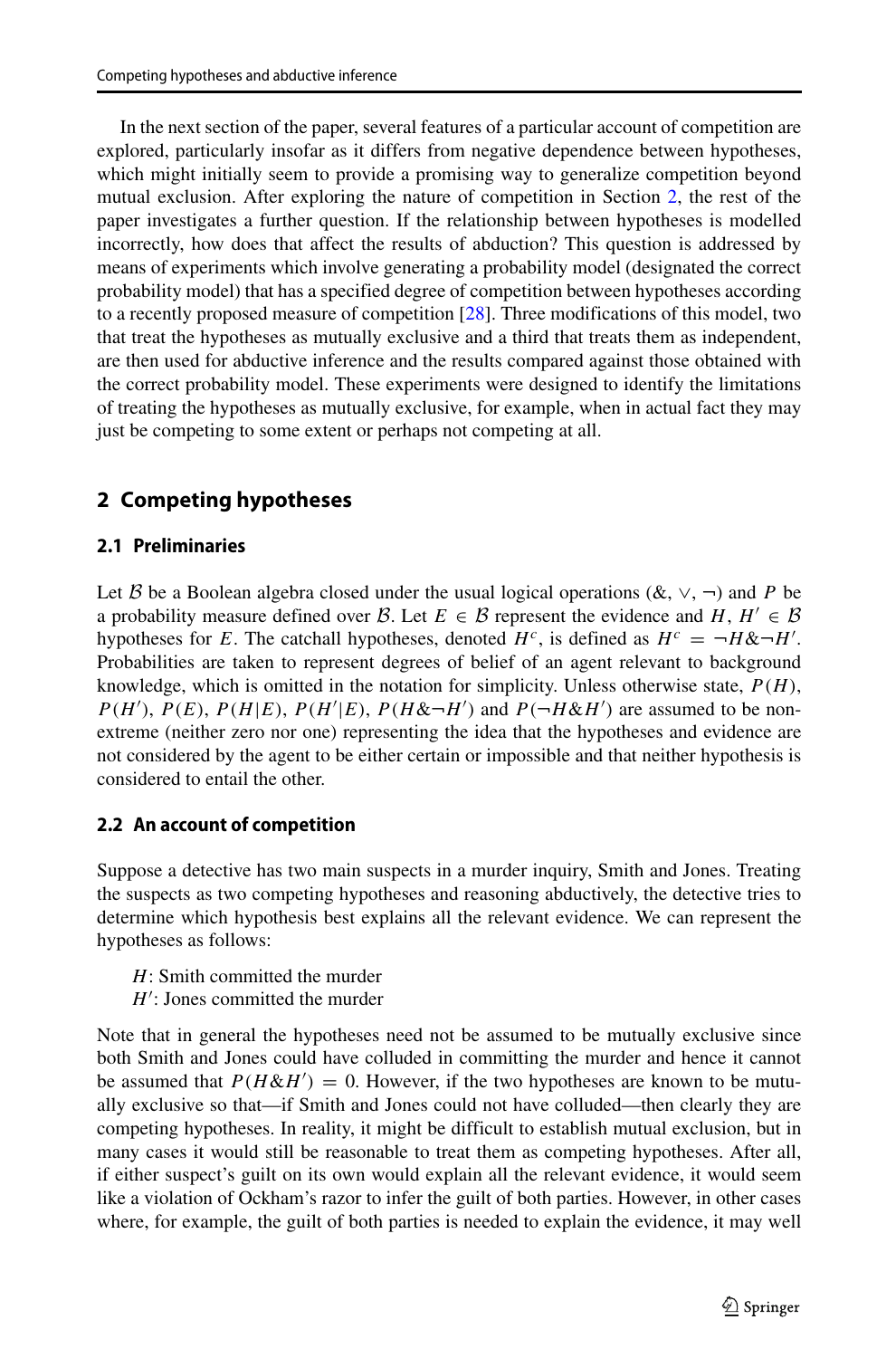be appropriate to make such an inference even though *P (H*&*H* |*E)* can be no greater than  $P(H|E)$  or  $P(H'|E)$ .<sup>[1](#page-3-0)</sup>

Since hypotheses could compete without being mutually exclusive, it might be tempting to propose a more adequate account of competition in terms of negative dependence between the hypotheses with respect to background knowledge only. For example, suppose Smith and Jones are known to be criminal rivals and so very unlikely to have colluded. In such a scenario, Smith's guilt would reduce the probability of Jones's guilt and vice versa, so perhaps they could be considered as competing hypotheses. The difficulty with this is that it fails to take into account the influence of the evidence on the relationship between the hypotheses. For example, two hypotheses,  $H$  and  $H'$  could be negatively dependent i.e.  $P(H|H') < P(H|\neg H')$  and yet become positively dependent when evidence is taken into account. This would occur if they account for the evidence much better when combined than either would on its own. This suggests that competition between hypotheses should be defined with respect to evidence, which motivates the following definition:

**Definition 1** Let each of  $H$  and  $H'$  be hypotheses and  $E$  evidence under consideration and suppose that  $P(H \& E)$  and  $P(H' \& E)$  are greater than zero. Hypotheses *H* and *H'* are said to be **competing hypotheses** with respect to evidence *E* if and only if  $P(H|H' \& E)$  <  $P(H|E)$ .

Since the relevant condition can also be expressed as  $P(H'|H\&E) < P(H'|E)$ , it is clear that competition is a symmetric concept. This definition of competition can be expressed in terms of Bayesian confirmation by noting that  $H$  and  $H'$  are in competition with respect to *E* if and only if *H'* disconfirms *H* given *E*. It can be shown that an equivalent condition for competition can be stated as follows:[2](#page-3-1)

<span id="page-3-2"></span>
$$
P(E|H\&H') \cdot P(E|\neg H\&\neg H') \cdot P(H'|H) \cdot P(\neg H'|\neg H)
$$
  
< 
$$
< P(E|\neg H\&H') \cdot P(E|H\&\neg H') \cdot P(H'|\neg H) \cdot P(\neg H'|H).
$$
 (1)

In recent work, Schupbach and Glass [\[28\]](#page-17-20) defined a measure of the degree of competition between two hypotheses, *H* and *H* , with respect to evidence *E* as the average degree to which *H* and *H'* disconfirm each other given *E* [\[28\]](#page-17-20):

Comp(H, H'|E) = 
$$
\frac{C_l(H, \neg H'|E) + C_l(H', \neg H|E)}{2}
$$
 (2)

where  $C_l$  is the likelihood ratio measure of confirmation conditioned on  $E$ , that is,

$$
C_l(H, H'|E) = \log \left[ \frac{P(H|H'\&E)}{P(H|\neg H'\&E)} \right].
$$
\n(3)

So defined, Comp takes increasingly positive values to the extent that  $H$  and  $H'$  disconfirm one another given  $E$ , decreasingly negative values to the extent that  $H$  and  $H'$  confirm one another given  $E$ , and zero when  $H$  and  $H'$  are are probabilistically independent given *E*. Note that if *H* and *H'* are assumed to be mutually exclusive, then  $P(H|H' \& E) = 0$ 

<span id="page-3-0"></span><sup>&</sup>lt;sup>1</sup>While it would be interesting to consider when the conjunctive hypothesis  $H \& H'$  (or for that matter the disjunctive hypothesis  $H \vee H'$  or the exclusive disjunctive hypothesis  $H \vee H'$  is to be preferred to either *H* or  $H'$ , our focus here is on whether  $H$  and  $H'$  compete with each other.

<span id="page-3-1"></span> $^2$ From  $P(H|H' \& E) < P(H|E)$ , it follows that  $P(H|H' \& E) < P(H|\neg H' \& E)$  and applying Bayes' theorem gives  $P(E|H \& H')P(H|H')/P(E|H') < P(E|H \& \neg H')P(H|\neg H')/P(E|\neg H')$ . Expanding the term  $P(E|H')$  as  $P(E|H\&H')P(H|H') + P(E|\neg H\&H')P(\neg H|H')$  and similarly for  $P(E|\neg H')$  gives the desired result after some rearrangement.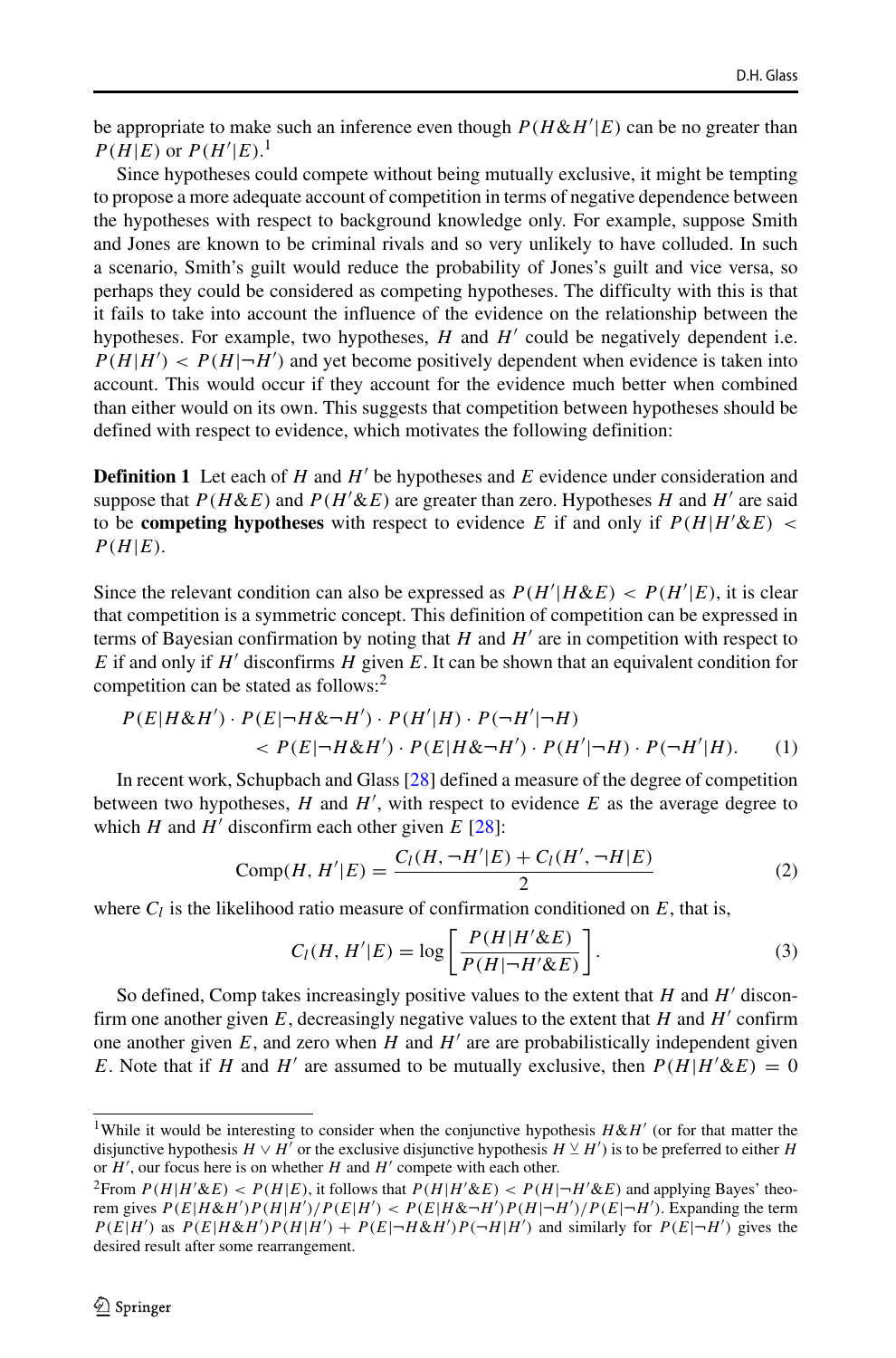<span id="page-4-1"></span>

**Fig. 1** If *H* and *H'* are unconditionally independent, they can nevertheless come into competition along an indirect pathway via the evidence (**a**), but otherwise they can also compete along a direct pathway (**b**) [\[28\]](#page-17-20)

and hence this would be a case with the highest possible degree of competition.<sup>[3](#page-4-0)</sup> *H* and  $H'$ can be said to compete with respect to  $E$  if Comp  $> 0$ . It can then be shown that  $H$  and  $H'$  compete with respect to  $E$  if the condition in Definition 1 is met. Schupbach and Glass also demonstrate that Comp can be expressed in terms of two pathways: a direct pathway between  $H$  and  $H'$ , which depends on the extent to which  $H$  and  $H'$  disconfirm each other unconditionally, and hence does not depend on the evidence *E*, and an indirect pathway via the evidence *E* (see Fig. [1\)](#page-4-1).<sup>4</sup> Since the measure of competition lies in the range  $[-\infty, \infty]$ their alternative measure, which lies in the range [−1*,* 1], will be used for convenience in Sections [3](#page-8-0) and [4.](#page-13-0) It is given by [\[28\]](#page-17-20)

<span id="page-4-3"></span>Comp<sub>k</sub>(H, H'|E) = 
$$
\frac{C_k(H, \neg H'|E) + C_k(H', \neg H|E)}{2}
$$
 (4)

where  $C_k$  is the confirmation measure proposed by Kemeny and Oppenheim [\[29\]](#page-17-21) when conditioned on *E*,

$$
C_k(H, H'|E) = \left[ \frac{P(H|H'\&E) - P(H|\neg H'\&E)}{P(H|H'\&E) + P(H|\neg H'\&E)} \right].
$$
\n<sup>(5)</sup>

<span id="page-4-0"></span><sup>3</sup>Strictly speaking it is not defined since there is a division by zero in this case. However, the likelihood ratio measure,  $C_l$ , is often taken to be infinite in this case and so the same approach could be adopted for Comp. More straightforwardly, Comp<sub>k</sub> in [\(4\)](#page-4-3) will take on the maximum value of one when *H* and *H'* are mutually exclusive.

<span id="page-4-2"></span> ${}^4$ Comp $(H, H'|E)$  $|E|$  = Comp<sub>D</sub> $(H, H')$  + Comp<sub>I</sub> $(H, H'|E)$ , where the direct competition,  $\text{Comp}_{D}(H, H') = [C_l(H', \neg H) + C_l(H, \neg H')] / 2$  and the indirect competition  $\text{Comp}_I(H, H'|E) = [C_l(E, H) - C_l(E, H|H') + C_l(E, H') - C_l(E, H'|H)] / 2$ .  $C_l(E, H) - C_l(E, H|H') + C_l(E, H') - C_l(E, H'|H)$  /2.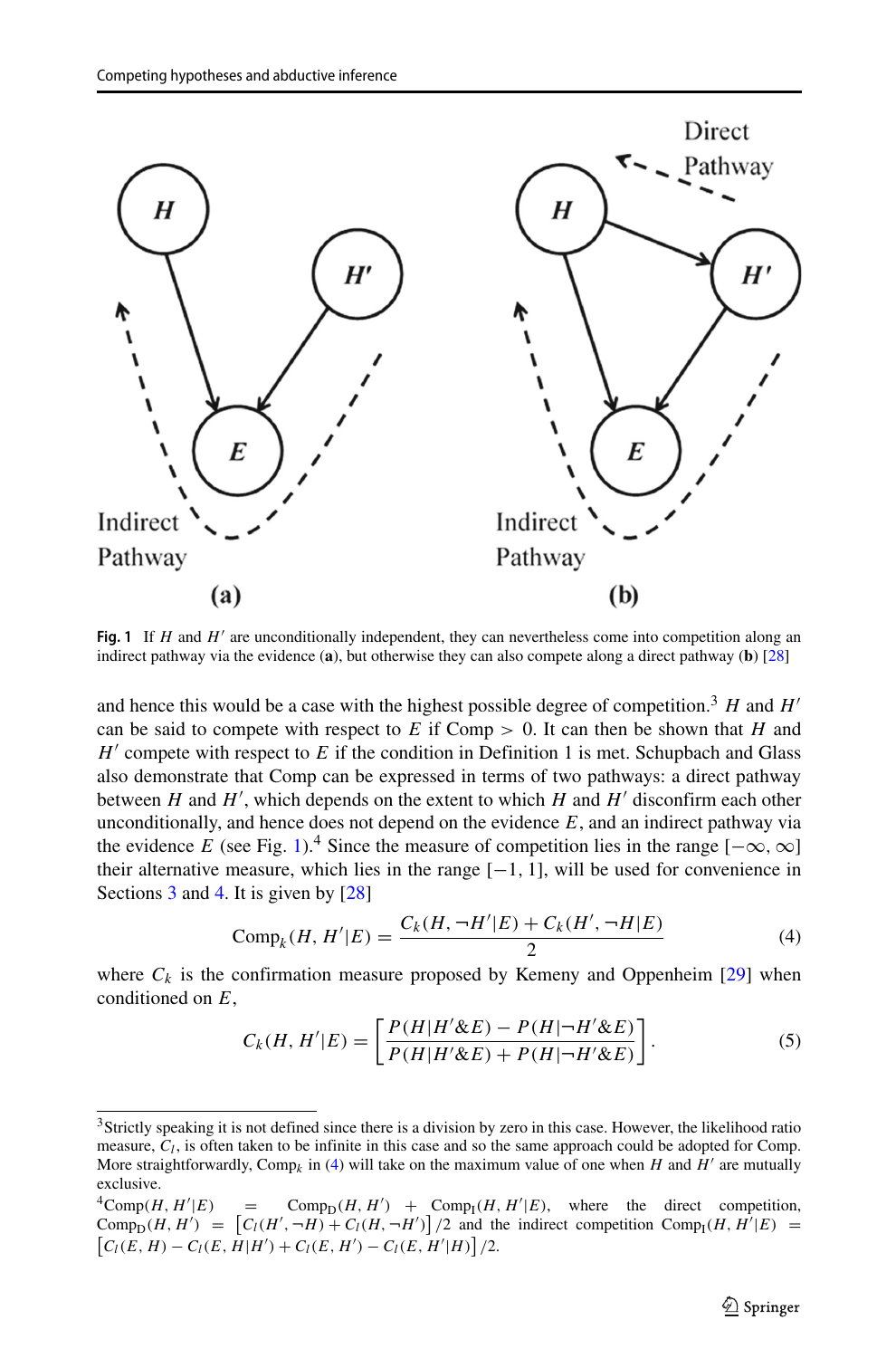#### **2.3 Features of the account**

Motivation and justification for the above approach can be found in [\[28\]](#page-17-20), but here it is worth highlighting the importance of the fact that competition according to this account depends not only on the hypotheses in question but also on the evidence under consideration, which means that hypotheses could be competing with respect to one piece of evidence and non-competing with respect to another. As noted earlier, merely considering negative dependence between the hypotheses would be inadequate, but it is still relevant to competition via the direct pathway. Here some features of the account relating to the interplay between direct and indirect pathways contributing to competition are explored.

Since expression [\(1\)](#page-3-2) needs to be false for non-competing hypotheses and it is easy to see that  $P(H'|H) \cdot P(\neg H'|\neg H) \leq P(H'|\neg H) \cdot P(\neg H' | H)$  in the case of negative dependence, then provided  $P(E|H \& H') \cdot P(E|\neg H \& \neg H')$  is sufficiently greater than  $P(E|H\&\rightarrow H')$  ·  $P(E|\rightarrow H\&H')$  this would be sufficient to ensure non-competition. In terms of the different pathways that contribute to competition, this means that a negative dependence along the direct pathway can be outweighed by a positive dependence along the indirect pathway, which depends on the evidence. However, a stronger result shows that this can be achieved even if both hypotheses are confirmed by the evidence *E*, i.e.,

<span id="page-5-0"></span>
$$
P(E|H) > P(E|\neg H) \text{ and } P(E|H') > P(E|\neg H'). \tag{6}
$$

The following result shows that this can be achieved irrespective of how negatively dependent *H* and *H'* are, provided they are not mutually exclusive. Returning to our murder example, this means that even if there is very good reason to think that Smith and Jones do not collaborate in general and so there is negative dependence between them, this could be overturned by appropriate evidence that could best be explained by their joint involvement, in which case the hypotheses should not be considered to be competing. To simplify notation, it will be useful to let  $x = P(H'|H)$ ,  $y = P(H'|H)$ ,  $x' = P(H|H')$ and  $y' = P(H|\neg H')$  and for the likelihoods  $a = P(E|H\&H')$ ,  $b = P(E|H\&\neg H')$ ,  $c = P(E|\neg H \& H')$  and  $d = P(E|\neg H \& \neg H')$ .

**Theorem 1** *Let H and H be hypotheses and E evidence under consideration such that E confirms both H and H' and let H and H' be negatively dependent, <i>i.e.*  $P(H'|H)$  < *P (H* |¬*H ). Unless H and H are mutually exclusive, H and H are not necessarily in competition with respect to E.*

*Proof* Using the notation provided above consider a scenario where  $a > d = b = c$ , i.e. a probability model where the likelihood is greater for  $H \& H'$  than it is for the other conjunctions of hypotheses or their negations. The first condition in [\(6\)](#page-5-0) can be expressed as

$$
P(E|H\&H') \cdot P(H'|H) + P(E|H\&\neg H') \cdot P(\neg H'|H)
$$
  
> 
$$
P(E|\neg H\&H') \cdot P(H'|\neg H) + P(E|\neg H\&\neg H') \cdot P(\neg H'|\neg H).
$$

Given the definition and assumption that  $b = c = d$  this condition can in turn be expressed as  $ax + d(1 - x) > dy + d(1 - y)$  which becomes  $(a - d)x > 0$  and since  $a > d$  this condition is satisfied. Similarly, the second condition in  $(6)$  is also satisfied. The condition of  $H$  and  $H'$  to be non-competing is that expression  $(1)$  be false, i.e

$$
adx(1 - y) \geq bcy(1 - x).
$$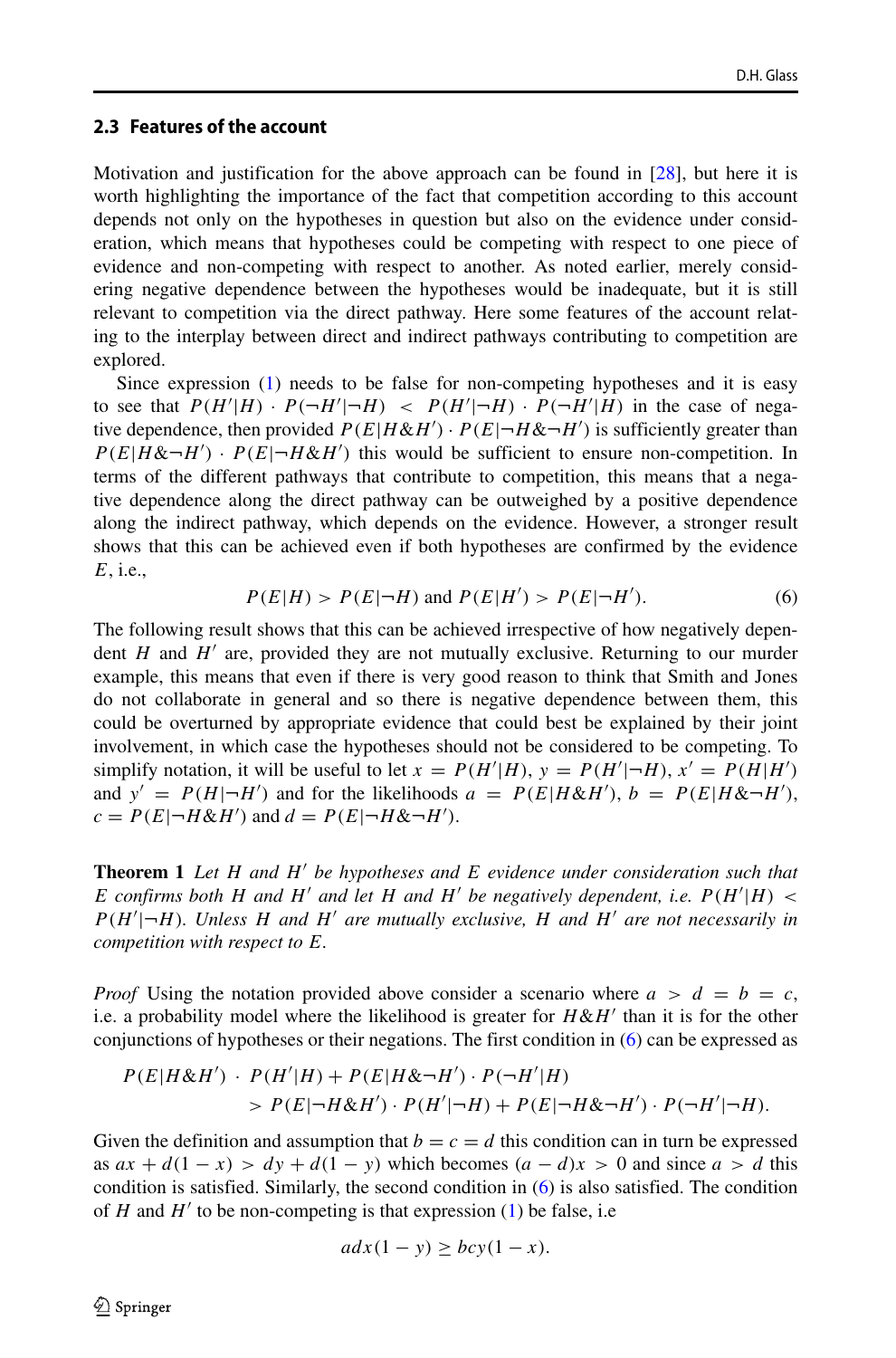Since  $a > d = b = c$ , this gives

$$
\frac{a}{d} \ge \frac{y(1-x)}{x(1-y)}.
$$

If  $a > y(1-x)$  and  $0 < d < x(1-y)$  this condition will be satisfied and in such a case *H* and *H'* will be non-competing irrespective of how much smaller  $y = P(H_2|\neg H_1)$  is than  $x = P(H'|H)$  provided  $y \neq 0$ .  $x = P(H'|H)$  provided  $y \neq 0$ .

Just as negatively dependent hypotheses need not be competing, so positively dependent hypotheses can be competing. Contrary to the earlier supposition, if it is known that Smith and Jones often work together in their criminal activity and hence are likely to have colluded in this case, this could be overturned if there is compelling evidence that the murder was committed by one person working alone. This means that while there is a positive dependence along the direct pathway, it can be outweighed by a sufficiently strong negative dependence along the indirect pathway. This is captured in the following result.

**Theorem 2** *Let H and H be hypotheses and E evidence under consideration such that E confirms both H and H and let H and H be positively dependent, i.e. P (H* |*H) >*  $P(H'|\neg H)$ *. Unless H entails H' or vice versa, it is possible that H and H' will be in competition with respect to E.*

*Proof* Using the notation provided earlier consider a probability model where *a >*  $max(b, c)$  and  $min(b, c) > d = 0$ . Since the necessary condition for *H* and *H'* to be competing in expression [\(1\)](#page-3-2) can be expressed as  $adx(1 - y) < bcy(1 - x)$ , then this condition is satisfied provided  $y > 0$  and  $x < 1$ . However, since E confirms both H and H', the conditions in [\(6\)](#page-5-0) must be satisfied. The first of these conditions can be expressed as  $ax + b(1 - x) > cy + d(1 - y)$  and since  $d = 0$ ,  $a > c$  and  $x > y$  (since there is a positive dependence between *H* and *H* ) then this condition is satisfied. Similarly, the second of these conditions can be expressed as  $ax' + c(1 - x') > by' + d(1 - y')$  and since  $d = 0$ ,  $a > b$  and  $x' > y'$  (since there is a positive dependence between *H* and *H'* and so  $P(H|H') > P(H|\neg H')$ ) then this condition is also satisfied.  $P(H|H') > P(H|\neg H')$  then this condition is also satisfied.

Suppose that each of the hypotheses in conjunction with the negation of the other fails to provide an explanation that raises the probability of the evidence, but that the conjunction of both hypotheses does achieve this. As noted earlier, this seems like an example where the hypotheses would not be in competition since they need to work together to account for the evidence, but as the following result shows this need not be the case if there is a sufficiently strong negative dependence between the two hypotheses before the evidence is taken into account. This result can be seen as a counterpart to Theorem 1. In Theorem 1 a negative dependence along the direct pathway could be outweighed by a positive dependence along the indirect pathway, but here the converse is true where a positive dependence along the indirect pathway can be outweighed if there is a strong enough negative dependence along the direct pathway. In the murder investigation, it could be the case that the evidence is better explained by Smith and Jones having colluded, but this positive dependence along the indirect pathway is insufficient to outweigh previous evidence of their rivalry and hence they are considered as competing hypotheses.

**Theorem 3** *Let H and H be hypotheses and E evidence under consideration such that E confirms both H and H and let the likelihood for the conjunction of one hypothesis and the negation of the other be equal to that of the catchall hypothesis, Hc, which is assumed to*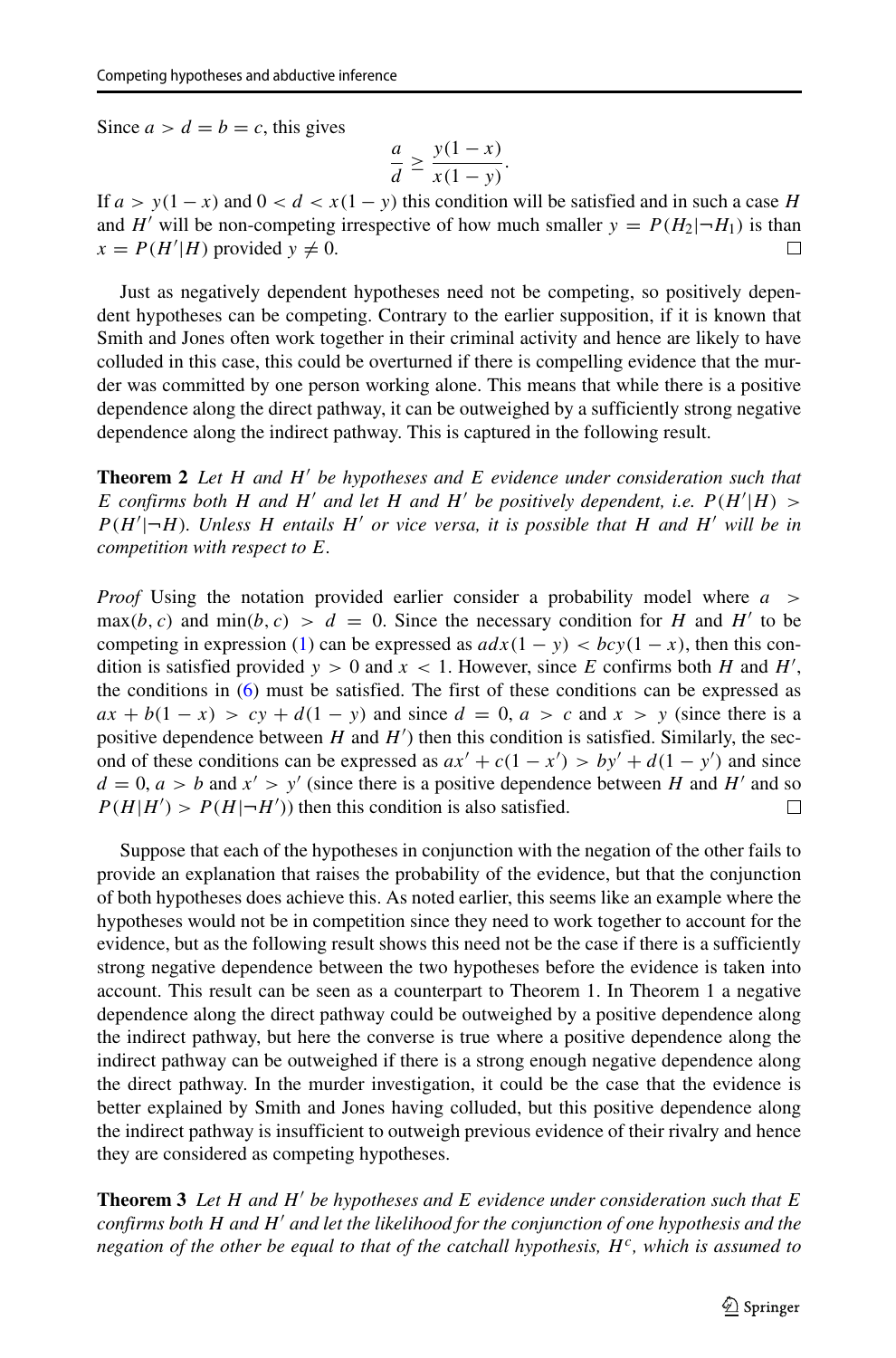*be non-zero, i.e.*  $P(E|H\&\neg H') = P(E|\neg H\&H') = P(E|H^c) > 0$ *, while the likelihood for the conjunction of the two hypotheses is greater than that of the catchall. If H and H'* are independent or positively dependent, i.e.  $P(H'|H) \geq P(H'|{\neg H})$ , then they are *not in competition with respect to E, whereas if they are negatively dependent they can be competing.*

*Proof* Using the notation provided earlier, *ad > bc* which in the independent case corresponds to expression [\(1\)](#page-3-2) being false and so they are not competing. If they are positively dependent, then  $x > y$  and so  $x(1 - y) > y(1 - x)$ . This gives  $adx(1 - y) > bcy(1 - x)$ which corresponds to expression [\(1\)](#page-3-2) being false and so again they are not competing.

In the proof of theorem 1 it was shown that negative dependence between the hypotheses could be outweighed in the case where the two hypotheses need each other to account for the evidence, i.e. where  $a > d = b = c$  as in the current case, so that the two hypotheses are not competing. Here the goal is to show that there are scenarios where the same condition holds, i.e.  $a > d = b = c$ , but the negative dependence outweighs the fact that they need each other and results in their being in competition. For this to be the case the following condition must be satisfied *<sup>a</sup>*

$$
\frac{a}{d} < \frac{y(1-x)}{x(1-y)}.
$$

If  $x = d$  and  $y = a$  this condition will be satisfied since  $a > d$ . Furthermore, it is easy to show that the conditions in [\(6\)](#page-5-0) will be satisfied provided  $x > 0$  and  $x' > 0$ . Hence, *H* and  $H'$  will be competing hypotheses.  $\Box$ 

The results presented so far demonstrate some plausible features of this account of competition between hypotheses, which goes beyond mutual exclusion. In light of our murder example, the results highlight the fact that whether suspects should be viewed as competing hypotheses depends on a subtle interplay between the direct pathway, which relates to previous knowledge about whether they are rivals or work together, and the indirect pathway, which relates to how well their guilt either individually or together would account for the current evidence.

The following result highlights a further important feature of the account.<sup>5</sup>

**Theorem 4** *Let H and H be hypotheses, E evidence under consideration and suppose that*  $\neg H$  *and*  $\neg H'$  *can also be considered as hypotheses for E. H and H' are competing (non-competing) with respect to*  $E$  *if and only if*  $\neg H$  *and*  $\neg H'$  *are also competing (noncompeting) with respect to E.*

*Proof* Necessity. Suppose *H* and *H'* compete with respect to *E*. From Definition 1, this means that  $P(H|H' \& E)$  <  $P(H|E)$ . From this it follows that  $P(H|H' \& E)$  <  $P(H|\neg H' \& E)$  and hence that  $P(\neg H | H' \& E) > P(\neg H | \neg H' \& E)$ . It in turn follows that  $P(\neg H | E) > P(\neg H | \neg H' \& E)$  and hence from Definition 1 that  $\neg H$  and  $\neg H'$ compete with respect to *E*. Sufficiency can be established similarly and the result for non-competition follows trivially.  $\Box$ 

<span id="page-7-0"></span><sup>&</sup>lt;sup>5</sup>It might be questioned whether  $\neg H$  and  $\neg H'$  should be considered as hypotheses, but there is nothing in the definition or foregoing discussion to preclude doing so. However, even if they were not considered as hypotheses the relevant probabilistic relations would still apply.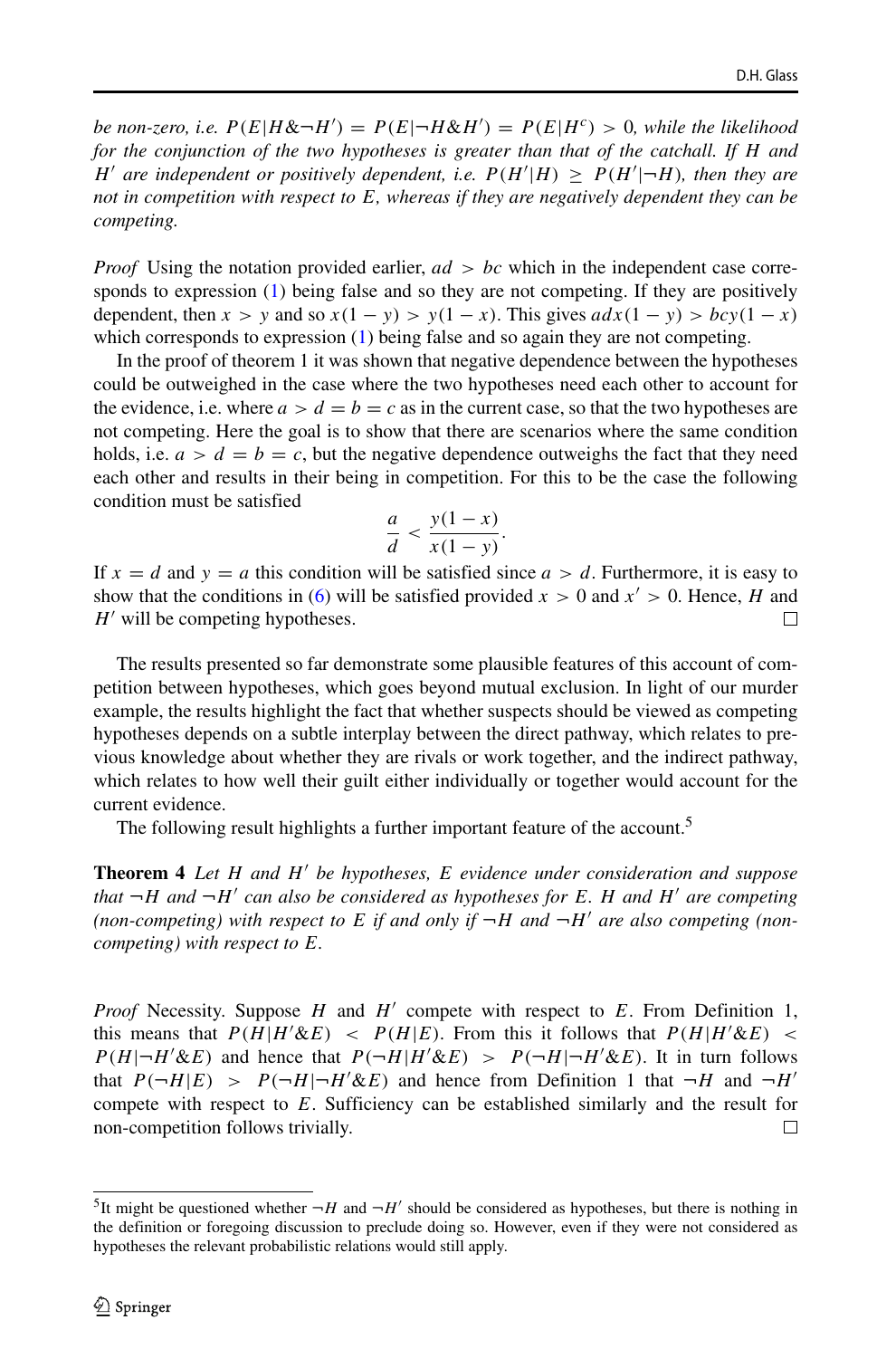The definition of competition tells us that if *H* and *H'* are competing with respect to  $E$ , then learning that  $H'$  is true will reduce the probability of  $H$ . Suppose that  $H$  and  $H'$  are non-competing with respect to  $E$ . Theorem 4 tells us that learning that  $H'$  is false cannot make it more likely that *H* is true. In fact, if *H* and *H'* have a negative degree of competition, then learning that  $H'$  is false makes it more likely that  $H$  is false as well.

This suggests that the account sets the bar quite high for two hypotheses to be noncompeting (or quite low for them to be competing). Two hypotheses might have some explanatory merit on their own, but intuitively provide a much better explanation when combined together as a 'conjunctive explanation' and both might be well-supported by the evidence. Yet, if they are also the only plausible explanations on offer such that if one is discovered to be false, it becomes very likely that the other one is true, then according to Theorem 4 they must be in competition. Returning to our murder suspects, Smith and Jones, consider the following example.

*Example 1* Suppose that before any evidence is considered, the hypotheses that Smith committed the murder  $(H)$  and that Jones did so  $(H')$  are probabilistically independent and each has a prior probability of  $P(H) = P(H') = 0.2$ . Suppose also that the probability of the evidence available is much higher if Smith and Jones worked together,  $P(E|H \& H') = 0.9$ , than it is if either committed the murder alone,  $P(E|H\&\neg H') = P(E|\neg H\&H') = 0.2$ , which in turn is much higher than if neither was involved,  $P(E|\neg H\& \neg H') = 0.01$ . The posterior probability of Smith's guilt is  $P(H|E) = 0.639$ . If subsequent evidence comes to light showing that Jones was not involved (but otherwise the evidence is conditionally independent of Smith's guilt), then it becomes even more probable that Smith is guilty,  $P(H|\neg H' \& E) = 0.833$ , which implies that *H* and *H'* are in competition with respect to *E*. This can be confirmed by noting that  $P(H|E) > P(H|H' \& E) = 0.529$ .

Even though the two hypotheses seem to work very well together to provide a better account of the evidence, they are nevertheless in competition according to the account of competition presented earlier. Is this a problem for the account? In a *broad sense of competition* it might be argued that intuitively the hypotheses are not competing in this case since they work together effectively and are both supported by the evidence. Alternatively, it could be argued that in a *narrow, but well-defined, sense* they are competing since they are negatively dependent given the evidence.

It would certainly be worth exploring this issue further, but it will not be pursued here since for current purposes, the narrow sense of competition provided captures key features of the relationship between the hypotheses, including the two pathways which affect their interdependence. As such, it provides a suitable framework for the rest of the paper, where the goal is to explore how treating hypotheses as mutually exclusive or independent affects abductive inference as the interdependence between the hypotheses varies.

### <span id="page-8-0"></span>**3 Abductive inference**

Having considered the nature of competition, this section investigates what bearing this has on abductive inference. In particular, if incorrect assumptions are made about the hypotheses, what effect does that have on the reliability of the inferences made? Returning to our murder example, it might be difficult to establish the mutual exclusivity of the suspects' guilt, but would mutual exclusion be a reasonable assumption nevertheless? How would the reliability of inferences made depend on such an assumption, and how does this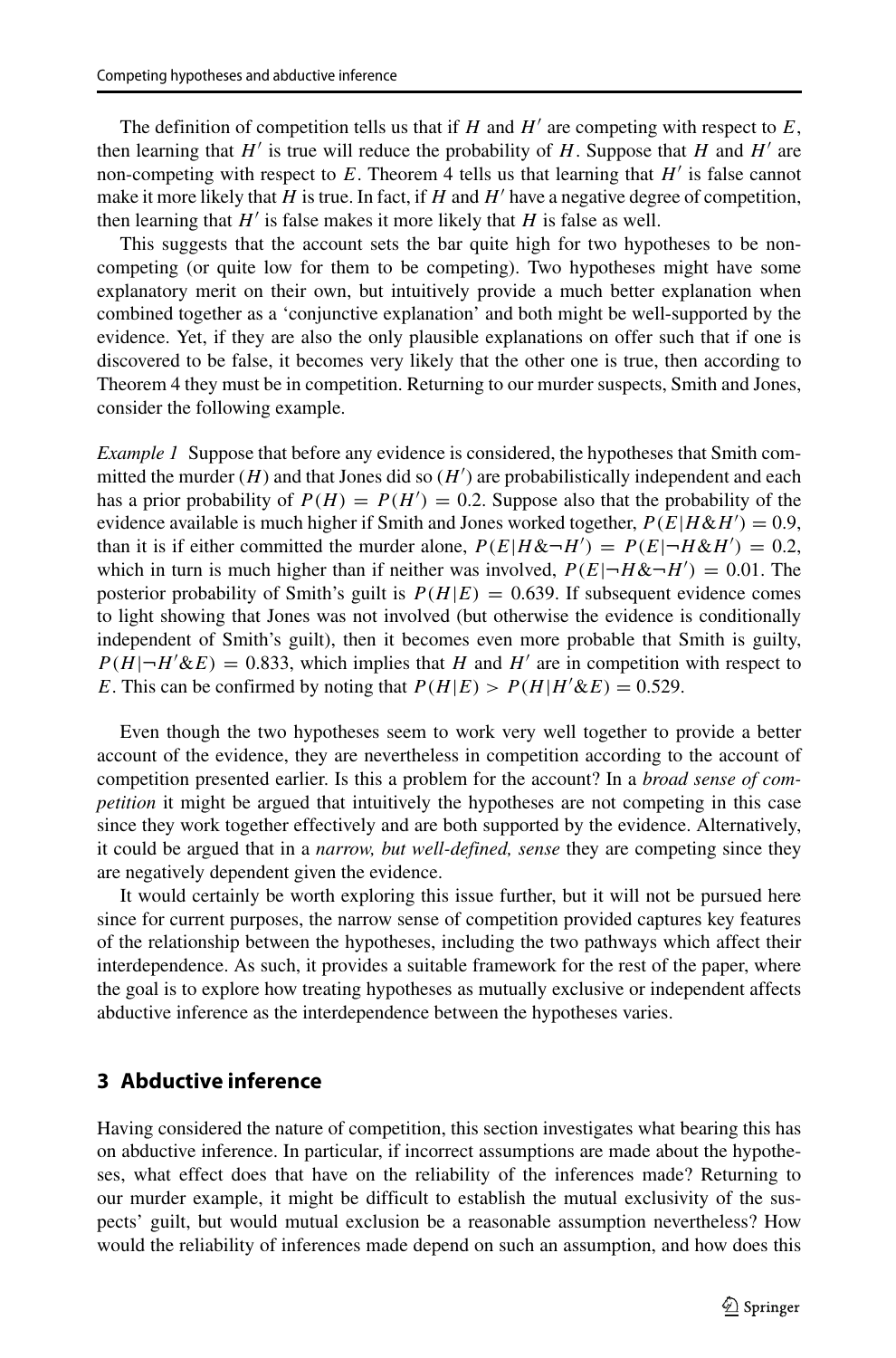vary with the degree of competition? Alternatively, if the guilt of the suspects were incorrectly assumed to be probabilistically independent, so that prior to considering the evidence, Smith's guilt was assumed to have no bearing positively or negatively on Jones's guilt and vice versa, how would this affect inference?

In order to investigate the impact of failing to take into account the nature of competition between two hypotheses properly, three experiments were carried out on abductive inference. Each of the experiments involves generating a probability model involving evidence *E* and hypotheses *H*, *H'* and a catchall hypothesis,  $H^c = \neg H \& \neg H'$ , with a specified degree of competition between  $H$  and  $H'$  given  $E$ . This model is stipulated to be the correct model and three different incorrect models are used for inference in each of the experiments. One reason for including a catchall hypothesis is that in most cases we cannot assume we have an exhaustive list of hypotheses and so the catchall provides a way of representing our ignorance. Also, since in some cases the probability of neither *H* nor  $H'$  will be greater than the probability of either, allowing the catchall to be inferred in the inference process ensures that the inference procedure is not forced into inferring a false hypothesis. Hence its inclusion provides a fairer way to evaluate the different approaches. In the first two experiments, abductive inference is performed based on a modified probability model in which *H* and  $H'$  are treated as mutually exclusive and the success of this approach is evaluated by comparing the inference with an inference made using the correct model. The third experiment proceeds in the same way, but uses a modified probability model in which  $H$  and  $H'$  are treated as independent before the evidence is taken into account.

#### **3.1 Generating a probability model**

The measure of competition given in [\(4\)](#page-4-3) is used so that its value lies in the interval [−1*,* 1]. There are many different probability models that can give rise to the same value of competition, so the idea in the simulations is to sample this space of models multiple times and then repeat the process for different values of competition. For a given value of competition, *d*, a probability model is generated as follows. First, note that *d* can be expressed as *(d*<sub>1</sub> +*d*<sub>2</sub>)/2, where *d*<sub>1</sub> =  $(b_1 - a_1)/(b_1 + a_1)$  and *a*<sub>1</sub> =  $P(H|H' \& E)$ , *b*<sub>1</sub> =  $P(H|\neg H' \& E)$ , and  $d_2 = (b_2 - a_2)/(b_2 + a_2)$ , where  $a_2 = P(H'|H \& E)$  and  $b_2 = P(H'| \neg H \& E)$ . For a positive value of  $d$ , (a similar approach is adopted for negative values),  $d_1$  can then be selected randomly from a uniform distribution over the interval  $(d - \epsilon, d + \epsilon)$ , where  $\epsilon$  is set to 0.1, and  $d_2$  is then set to  $2d - d_1$ . This ensures values for  $d_1$  and  $d_2$  are selected from intervals of the same size for each value of *d* and so allows for a meaningful comparison of results. Given this choice, only values of *d* between -0.9 and 0.9 are considered. The following equations can then be used to generate a probability model based on these values of  $d_1$  and  $d_2$ :

<span id="page-9-0"></span>
$$
P(H|E) = a_1 \cdot P(H'|E) + b_1 \cdot P(\neg H'|E),\tag{7}
$$

<span id="page-9-1"></span>
$$
P(H'|E) = a_2 \cdot P(H|E) + b_2 \cdot P(\neg H|E),\tag{8}
$$

and

$$
a_1 \cdot P(H'|E) = a_2 \cdot P(H|E). \tag{9}
$$

Since  $b_1 = a_1(1 + d_1)/(1 - d_1)$  and  $b_2 = a_2(1 + d_2)/(1 - d_2)$ ,  $b_1$  and  $b_2$  can be replaced in [\(7\)](#page-9-0) and [\(8\)](#page-9-1).  $P(H|E)$  is selected randomly and then the three equations above can be used to determine values for three unknowns,  $P(H'|E)$ ,  $a_1$  and  $a_2$ .<sup>[6](#page-9-2)</sup>

<span id="page-9-2"></span><sup>&</sup>lt;sup>6</sup>In the case where the degree of competition is zero, things are slightly different. Given that competition is defined in terms of confirmation conditional on  $E$ , if  $d = 0$  then  $H$  and  $H'$  are probabilistically independent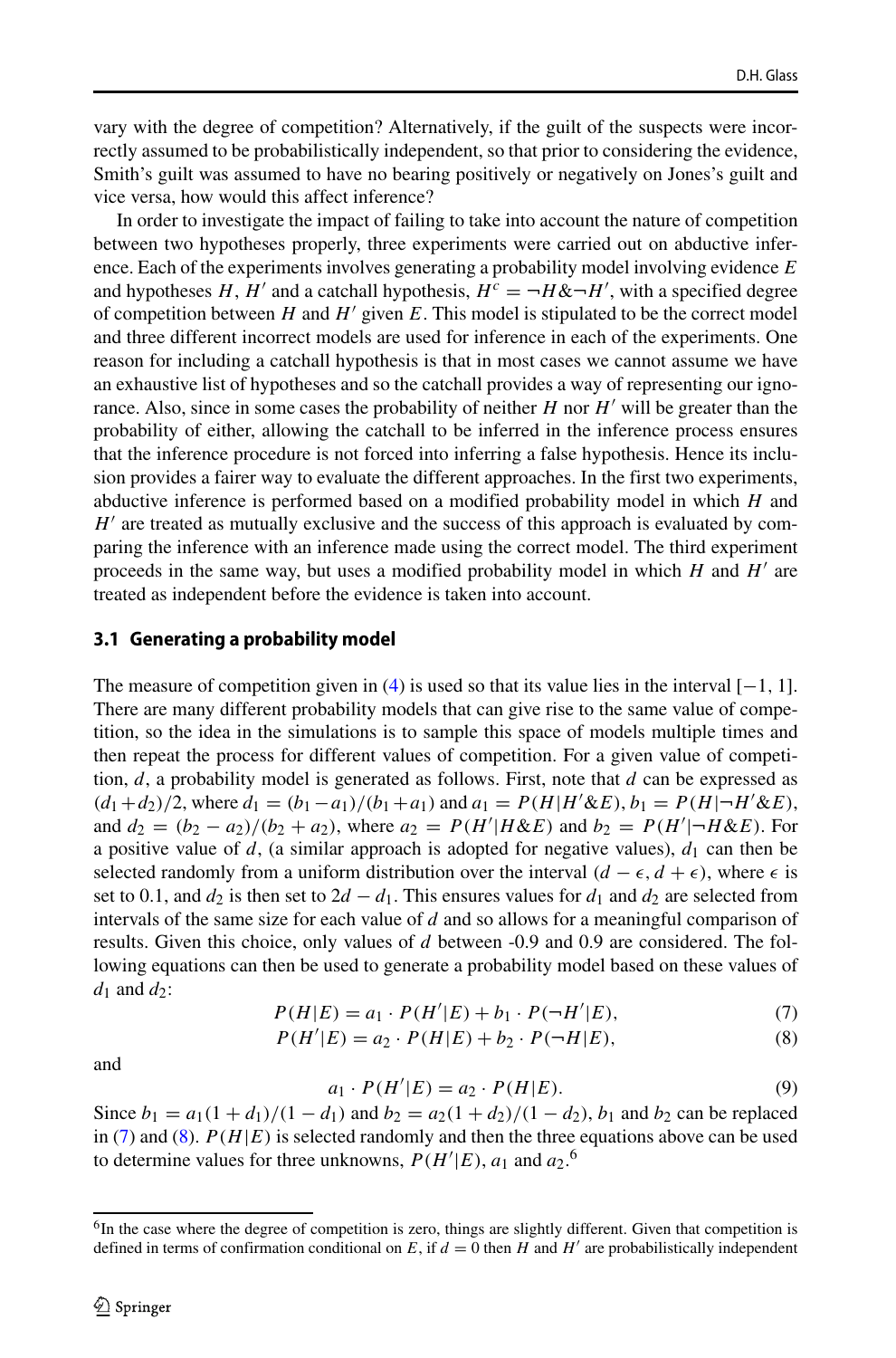The foregoing is sufficient to ensure that the degree of competition between *H* and *H* given *E* is specified by *d*. However, a full probability model is needed so there is more to be done.  $P(E)$  can be set randomly on the interval  $(0, 1)$ , while  $P(H|\neg E)$  can be set randomly on the interval  $(0, P(H|E))$  and  $P(H'|\neg E)$  on the interval  $(0, P(H'|E))$ , which ensures that  $E$  confirms both  $H$  and  $H'$ . Finally given that

<span id="page-10-0"></span>
$$
P(H'|\neg E) = P(H'|H\&\neg E)P(H|\neg E) + P(H'|\neg H\&\neg E)P(\neg H|\neg E),\tag{10}
$$

and letting  $x = P(H|\neg E)$  and  $y = P(H'|\neg E)$ ,  $P(H'|\neg H \& \neg E)$  can be set randomly on *the interval*  $(\text{max}[0, (y - x)/(1 - x)]$ *, min[y/(1−x), 1]) and then*  $P(H'|H&\rightarrow E)$  *obtained* by rearranging  $(10)$ .

In specifying the probability model a number of random assignments have been made. To get meaningful results the experiments are run multiple times  $(10<sup>6</sup>)$  and average results obtained, as will be discussed later.

#### **3.2 Mutually exclusive models**

As noted earlier, the first two experiments treat  $H$  and  $H'$  as mutually exclusive hypotheses. In the first experiment, which will be referred to as MEx1, a probability model, denoted  $P_1$ , is obtained from the original model, *P*, essentially by replacing *H* with  $H\&\neg H'$ and *H'* with *H'*& $\neg$ *H*. More precisely, *P*<sub>1</sub> is obtained by setting *P*<sub>1</sub>(*H*) = *P*(*H*& $\neg$ *H'*),  $P_1(H') = P(H' \& \neg H), P_1(E|H) = P(E|H \& \neg H'), P_1(E|H') = P(E|\neg H \& H'),$  $P_1(H^c) = 1 - P_1(H) - P_1(H')$  since this is equal to  $P_1(\neg H \& \neg H') = P_1(\neg (H \lor H'))$ when  $P_1(H \& H') = 0$ , and  $P_1(E|H^c) = P(E|H^c)$  (which is just  $P(E|\neg H \& \neg H')$ ).

However, this is not the only way to obtain a mutually exclusive model from the original model, so in the second experiment, which will be referred to as MEx2, a different strategy is adopted. A probability model, denoted *P*2, is obtained from the original model, *P*, by basing the probabilities of  $P_2(H)$  and  $P_2(H')$  on  $P(H)$  and  $P(H')$  rather than on  $P(H \& \neg H')$  and  $P(\neg H \& H')$ . This is done in such a way that  $P_2(H \lor H') = P_2(H) + P_2(H') = P(H \lor H')$ , which means that  $P_2(H \& H') = 0$  and the total area of the probability space taken up by the hypotheses  $H$  and  $H'$  remains the same as it was in the original model. This is achieved by a normalizing factor,  $P(H \vee H')/(P(H) + P(H'))$ , which is multiplied by  $P(H)$  and  $P(H')$ to yield  $P_2(H)$  and  $P_2(H')$  respectively. Apart from that, the probabilities for the likelihood terms are set in the same way as for  $P_1$  and the probability for the catchall hypothesis,  $H^c$ , is similarly set to  $P_2(H^c) = 1 - P_2(H) - P_2(H')$  since *H* and *H'* are assumed to be mutually exclusive.

#### **3.3 Independence model**

In contrast to the first two models, the third experiment, which will be referred to as IND, treats  $H$  and  $H'$  as independent. One reason for considering a model of this kind is that it provides a compromise between incorrectly treating hypotheses as mutually exclusive on the one hand and fully taking into account the dependence between them on the other, so it is interesting to see how it performs. Another reason is that in some cases hypotheses are modelled as being independent. For example, in probabilistic horn abduction, hypotheses, which can be represented as root nodes in a Bayesian network, are probabilistically

given  $E$  and from this it follows that  $d_1$  and  $d_2$  must also be zero as well. In the general case the value of  $P(H'|E)$  can be determined from  $P(H|E)$ ,  $d_1$  and  $d_2$ , but this is not the case when  $d = d_1 = d_2 = 0$ . In this case a value for  $P(H'|E)$  can be assigned randomly.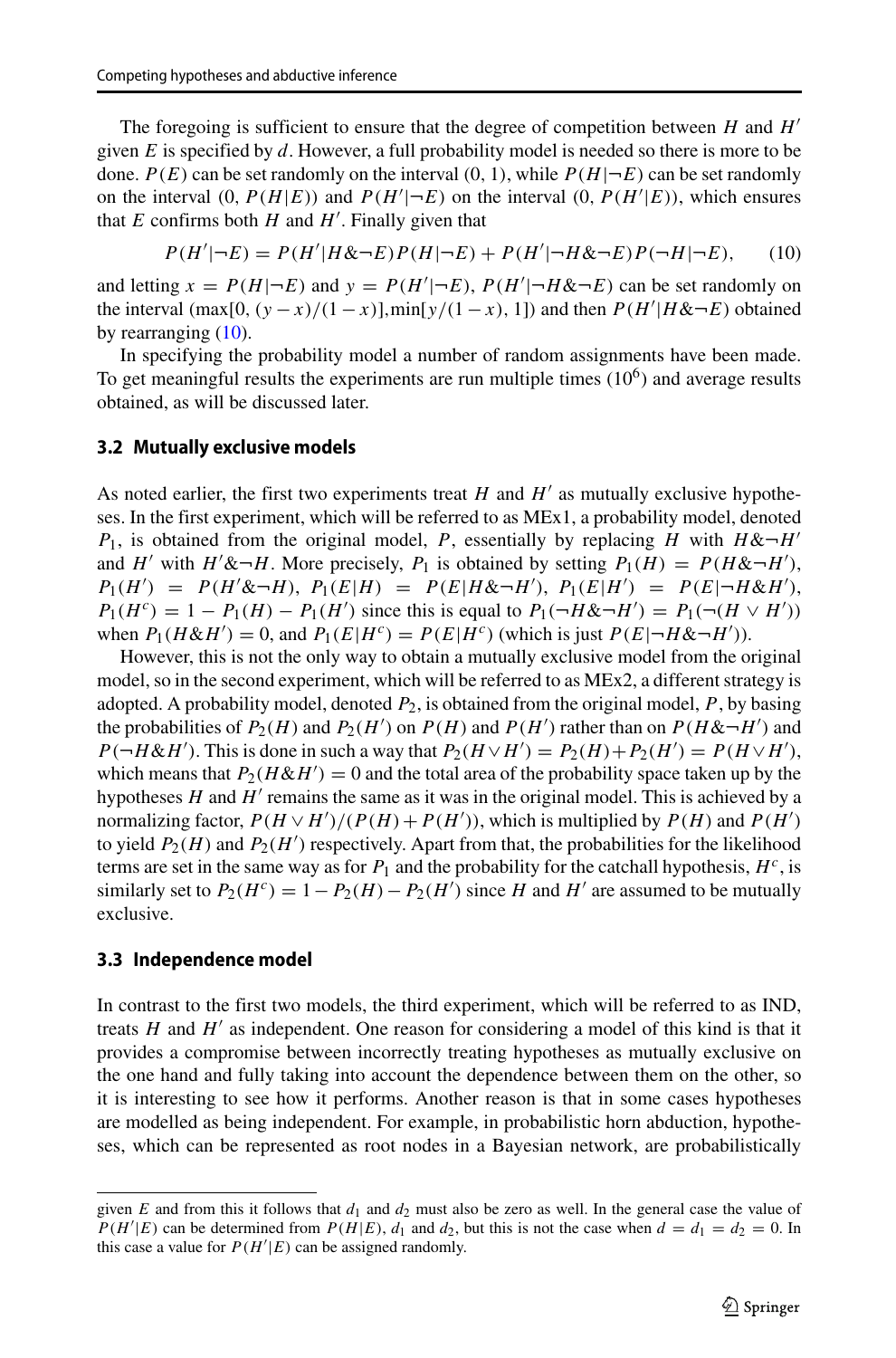|                | $P_1(\cdot)$ , MEx1    | $P_2(\cdot)$ , MEx2                            | $P_3(\cdot)$ , IND                                                |
|----------------|------------------------|------------------------------------------------|-------------------------------------------------------------------|
| $P_i(H)$       | $P(H&\neg H')$         | $P(H) \cdot \frac{P(H \vee H')}{P(H) + P(H')}$ | $P(H) \cdot \frac{P(H \vee H')}{P(H) + P(H')}$                    |
| $P_i(H \& H')$ | $^{(1)}$               | $\Omega$                                       | $P_3(H) \cdot P_3(H')$                                            |
| $P_i(H^c)$     | $1 - P_1(H) - P_1(H')$ | $1 - P_2(H) - P_2(H')$                         | $1 - P_3(H \vee H')$                                              |
| $P_i(E H)$     | $P(E H&\neg H')$       | $P(E H&\neg H')$                               | $P(E H\&H')\cdot P_3(H')$<br>$+P(E H\&\neg H')\cdot P_3(\neg H')$ |

<span id="page-11-0"></span>**Table 1** Summary of probability models used in the experiments

Note that for a given probability model  $P_i(\cdot)$  some of the expressions are based on the original probability model,  $P(\cdot)$ , and some on terms already defined in the current model,  $P_i(\cdot)$ 

independent, though minimal explanations consisting of multiple hypotheses are typically mutually exclusive [\[12\]](#page-17-7). More generally, independence assumptions are relevant to any context in which root nodes in a Bayesian network constitute hypotheses. The probability model in this case, denoted  $P_3$ , is obtained from the original model,  $P$ , by first of all obtaining  $P_3(H)$  and  $P_3(H')$  in the same way as used for  $P_2$ , except that now the joint probability is set to  $P_3(H \& H') = P_3(H)P_3(H')$ . Furthermore, since *H* and *H'* are not treated as being mutually exclusive in this case, the likelihoods are treated differently since the term  $P_3(E|H \& H')$  cannot be ignored. This is done by setting  $P_3(E|H \& H') = P(E|H \& H')$ and similarly for the other likelihood terms.  $P_3(E|H)$  is then obtained via the expression  $P_3(E|H) = P_3(E|H\&H') \times P_3(H') + P_3(E|H\&\neg H') \times P_3(\neg H')$  and  $P_3(E|H')$  is obtained in the same way. In this case the probability for the catchall hypothesis is given by  $P_3(H^c) = 1 - P_3(H) - P_3(H') + P_3(H)P_3(H')$ . Key features of both the mutually exclusive and independence models are presented in Table [1.](#page-11-0)

#### **3.4 Experiments**

With the models in hand, the experiments were carried out as follows (described here for MEx1):

#### *Experiment MEx1*

- 1. For a specified value of the degree of competition, generate the correct probability model, *P*.
- 2. From the correct model, generate the incorrect model *P*1.
- 3. Perform abductive inference for both the correct and incorrect models, i.e. for the correct model find the hypothesis,  $H$ ,  $H'$  or  $H<sup>c</sup>$  which maximizes the posterior probability given evidence, *E*, and then do the same for the incorrect probability model, *P*1.
- 4. If the hypothesis identified by abduction using the incorrect model, *P*1, is the same as that identified by the correct model, *P*, count that as a success for *P*1.
- 5. Repeat  $1-5$  multiple  $(10<sup>6</sup>)$  times to determine the accuracy (percentage success) for *P*<sub>1</sub> for this value of the degree of competition.
- 6. Repeat 1–6 for a range of values of the degree of competition between −1 and 1.

Exactly the same procedure was followed for MEx2 and IND. Note that the approach here is to maximize the posterior probability, but this could be questioned as an approach to abductive inference [\[7,](#page-17-14) [23\]](#page-17-15) and instead other measures could be used for comparing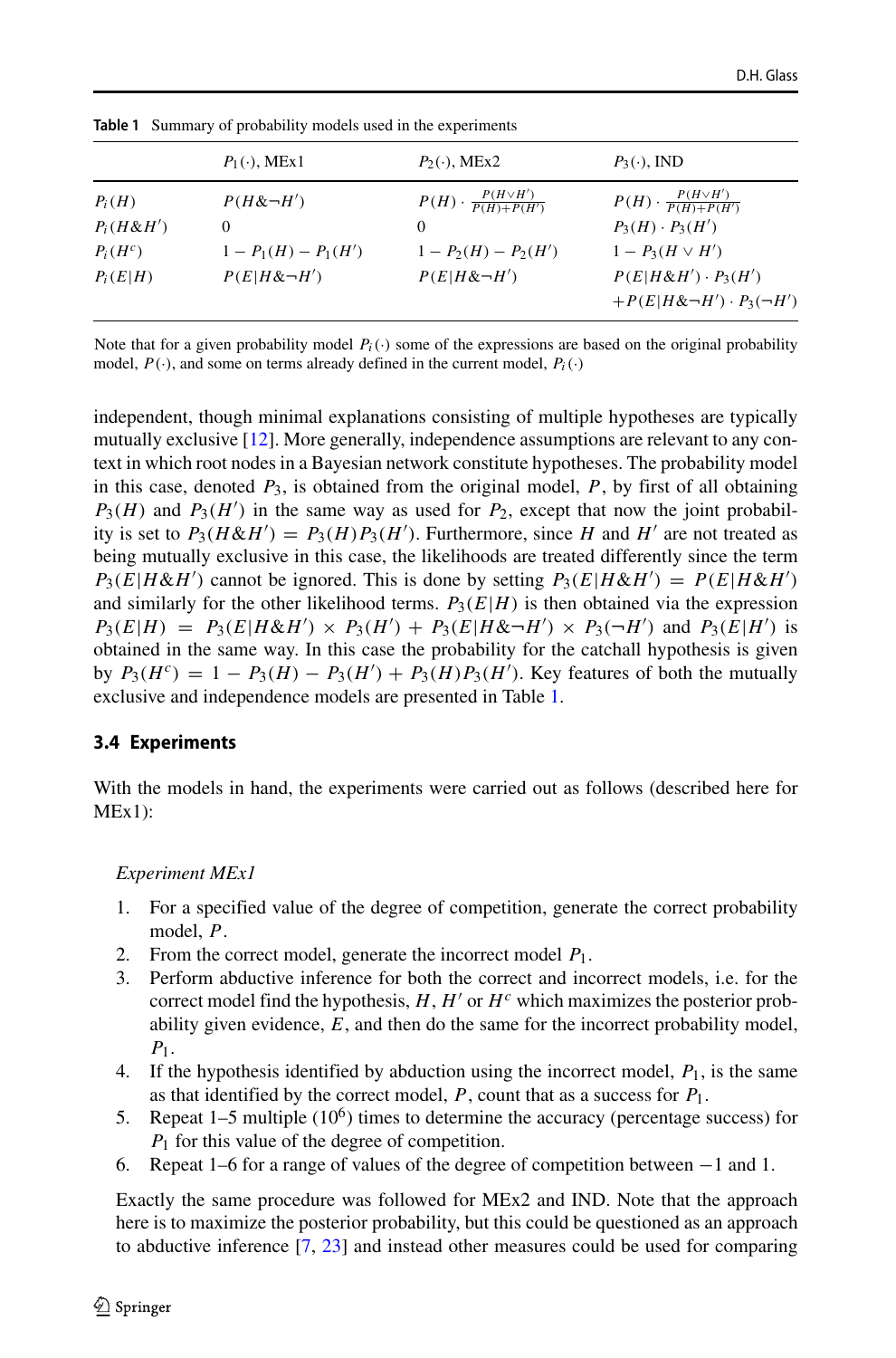hypotheses [\[8,](#page-17-22) [9,](#page-17-4) [24\]](#page-17-16). Nevertheless, inference based on maximizing posterior probability is frequently used in abductive inference in the artificial intelligence literature through approaches such as *Maximum a Posteriori* (MAP) and *Most Probable Explanation* (MPE) and so it provides a standard approach which is appropriate for investigating how the degree of competition affects inference.

Two further modifications of the above experiments were also carried out. According to the correct model, the two hypotheses,  $H$  and  $H'$  are not mutually exclusive and so could both have a probability greater than 0.5 in some cases. Clearly, this is not possible in the case of MEx1 or MEx2. Even in cases where they correctly infer the same hypothesis as the correct model, they will not infer a second hypothesis even if that hypothesis is more likely to be true than false according to the correct model. How much of a weakness is this? Does this scenario occur frequently to the detriment of MEx1 and MEx2? Similarly, how well does IND fare in this respect?

As a first step, the above experiments were repeated, but only cases where either *H* or *H'* (or both) have a posterior probability greater than 0.5 according to the correct model, *P*, were taken into account. That is, step 4 in the above procedure is modified as follows to give another experiment MEx1-0.5:

#### *Experiment MEx1-0.5*

4 . If the hypothesis identified by abduction using the incorrect model, *P*1, is *H* or *H* , and if it is the same as that identified by the correct model, *P*, and if the posterior probability of that hypothesis is greater than 0.5 according to *P*, count that as a success for MEx1. If the posterior probability of this hypothesis according to *P* is less than or equal to 0.5 it is not taken into account in determining the accuracy.

Corresponding experiments MEx2-0.5 and IND-0.5 were also carried out. In these experiments, the accuracy is defined to be the percentage success in identifying whichever of  $H$  and  $H'$  has the greatest posterior probability according to the correct model, *P*, in cases where this probability is greater than 0.5.

Following this, further experiments were carried in which, if there is a second hypothesis with probability greater than 0.5 (according to the correct model), it is taken into account in determining the accuracy. That is, step  $4'$  is used again, but now step 5 is modified to give another experiment MEx1-2:

#### *Experiment MEx1-2*

5'. Repeat  $1-5$  multiple  $(10<sup>6</sup>)$  times to determine the accuracy (percentage success) for *P*<sup>1</sup> for this value of the degree of competition taking into account the total number of hypotheses with probability greater than 0.5 according to the correct model.

That is, the accuracy is defined as

Total number of correctly identified hypotheses  
Total number of hypotheses with 
$$
P(.|E) > 0.5 \times 100\%
$$
, (11)

where this is restricted to the hypotheses  $H$  and  $H'$  and as before correctly identified hypotheses are those where the inference made using the incorrect probability model (*P*<sup>1</sup> in the case of MEx1-2) matches the most probable hypothesis given the evidence according to the correct model, *P*. Again, corresponding experiments MEx2-2 and IND-2 were also carried out. Since there could be two hypotheses with posterior probability greater than 0.5 in the case of the independence model, a second hypothesis can be included in its successes in 4' when this occurs.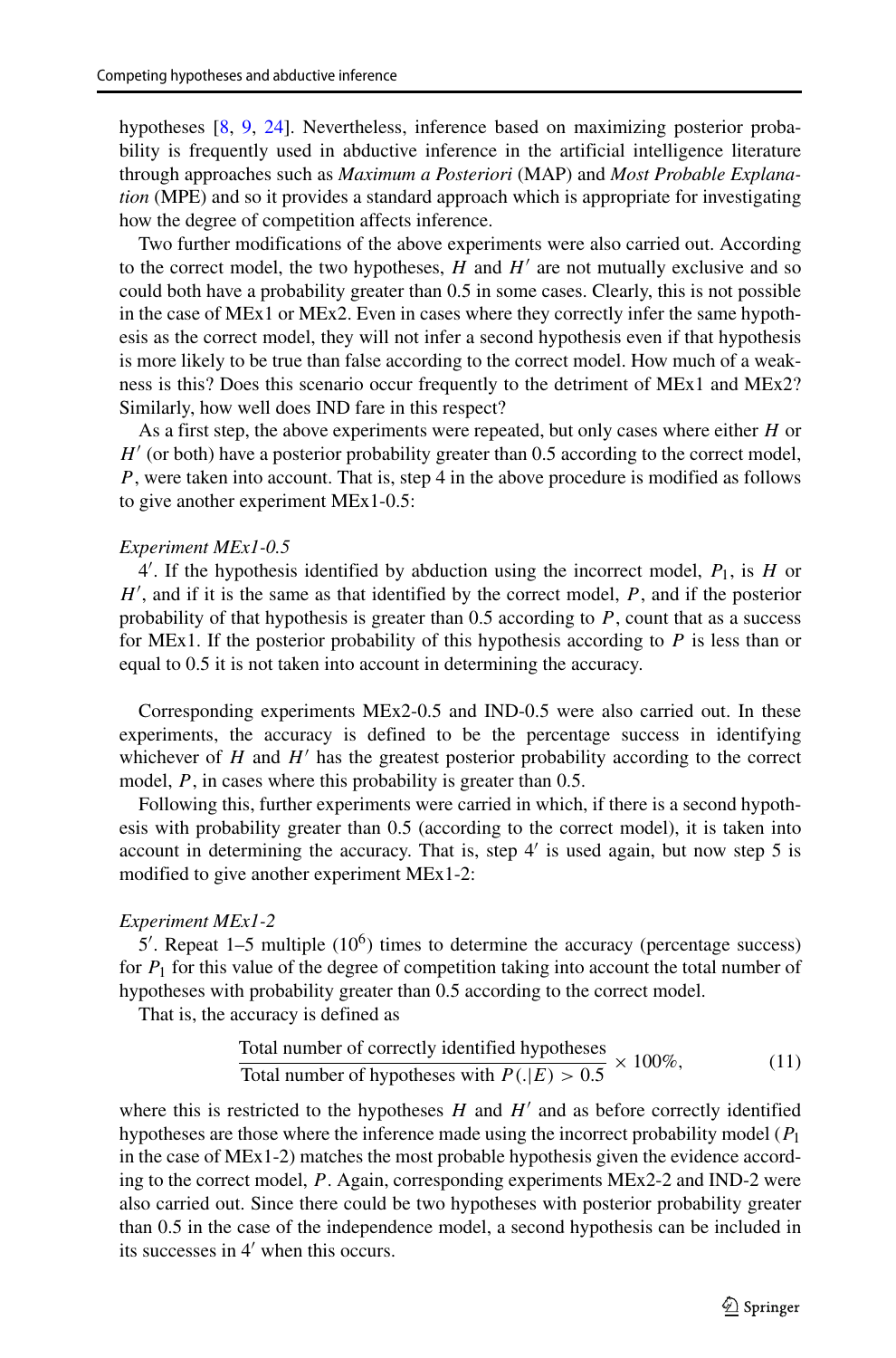## <span id="page-13-0"></span>**4 Results**

The results for experiments MEx1, MEx2 and IND are presented in Fig. [2.](#page-14-0) All of the approaches achieve a high accuracy for high degrees of competition. This is not surprising. Recall that when the degree of competition is one this corresponds to the case where the probability of one hypothesis given the other, conditional on the evidence *E*, is zero according to the correct model. Hence, given  $E$ ,  $H$  and  $H'$  are mutually exclusive, which of course is guaranteed by the mutually exclusive models (MEx1 and MEx2). The independence model (IND) does not guarantee this, but by representing the likelihoods more accurately than the other two models it is able to model the indirect negative dependence between  $H$  and  $H'$  conditional on  $E$  and so still achieves good results for high degrees of competition.

Interestingly, all three models perform well for positive degrees of competition, achieving an accuracy of over 90% in all cases for degrees of competition greater than 0.1. Hence, despite the rather drastic modifications of the correct probability model, particular for MEx1 and MEx2, where the hypotheses are treated as if they were mutually exclusive, these models all perform well in terms of abductive inference provided there is some positive degree of competition between the hypotheses given *E*.

For lower values of the degree of competition, the performance of MEx1 deteriorates markedly. When the degree of competition is zero, its accuracy has already dropped to 81% and it falls further to a value of 30% when the degree of competition is −0.3. Perhaps surprisingly, it then increases for still lower values of the degree of competition. The reason for this is that these are mostly cases in which MEx1 correctly identifies the catchall hypothesis, *Hc*. Overall, the poor performance of MEx1 for negative degrees of competition can be explained by the fact that it in effect represents *H* by  $H\&\neg H'$  and  $H'$  by  $H'\&\neg H$ and so discards the overlap between *H* and *H* . By comparison with the correct probability model *P*, the probability model used in MEx1, ignores *P (H*&*H )* by simply assigning  $P(H \& \neg H')$  to  $P_1(H)$  and similarly for  $P_1(H')$ . By contrast, MEx2 does not ignore the overlap between *H* and *H*<sup> $\prime$ </sup>, but essentially reassigns *P*(*H&H*<sup> $\prime$ </sup>) to *P*<sub>2</sub>(*H*) and *P*<sub>2</sub>(*H*<sup> $\prime$ </sup>). This difference between MEx1 and MEx2 becomes much more important for negative degrees of competition because in these cases the overlap between  $H$  and  $H'$  plays a much more significant role. Indeed, in the extreme case where the degree of competition is −1, the probability of one hypothesis given the other conditional on the evidence is one.

The results for MEx2 and IND in Fig. [2](#page-14-0) are very similar across the range of degrees of competition, with MEx2 performing slightly better at high values and IND slightly better at low values. The accuracy is lower for lower degrees of competition and it begins to drop off quite quickly for degrees of competition below zero, although not nearly as fast as it drops off for MEx1.

Figure [3](#page-14-1) shows the results for experiments MEx1-0.5, MEx2-0.5 and IND-0.5. Recall that for these experiments the focus is on cases where either  $H$  or  $H'$  has the greatest posterior probability according to the correct model, *P*, and this probability is greater than 0.5. The results are similar to Fig. [2](#page-14-0) for positive degrees of competition, but the accuracy drops off much more quickly for negative values in all three models. This is particularly so for MEx1-0.5 where the accuracy drops to almost zero at a degree of competition of −0.4 and then remains at zero for all lower values. This highlights the point that its higher accuracy in Fig. [2](#page-14-0) was due to the catchall hypothesis. These low values can be attributed to the fact that a) MEx1-0.5 essentially ignores the overlap between *H* and  $H'$  in the correct probability model as noted earlier, and b) when there is a large negative degree of competition there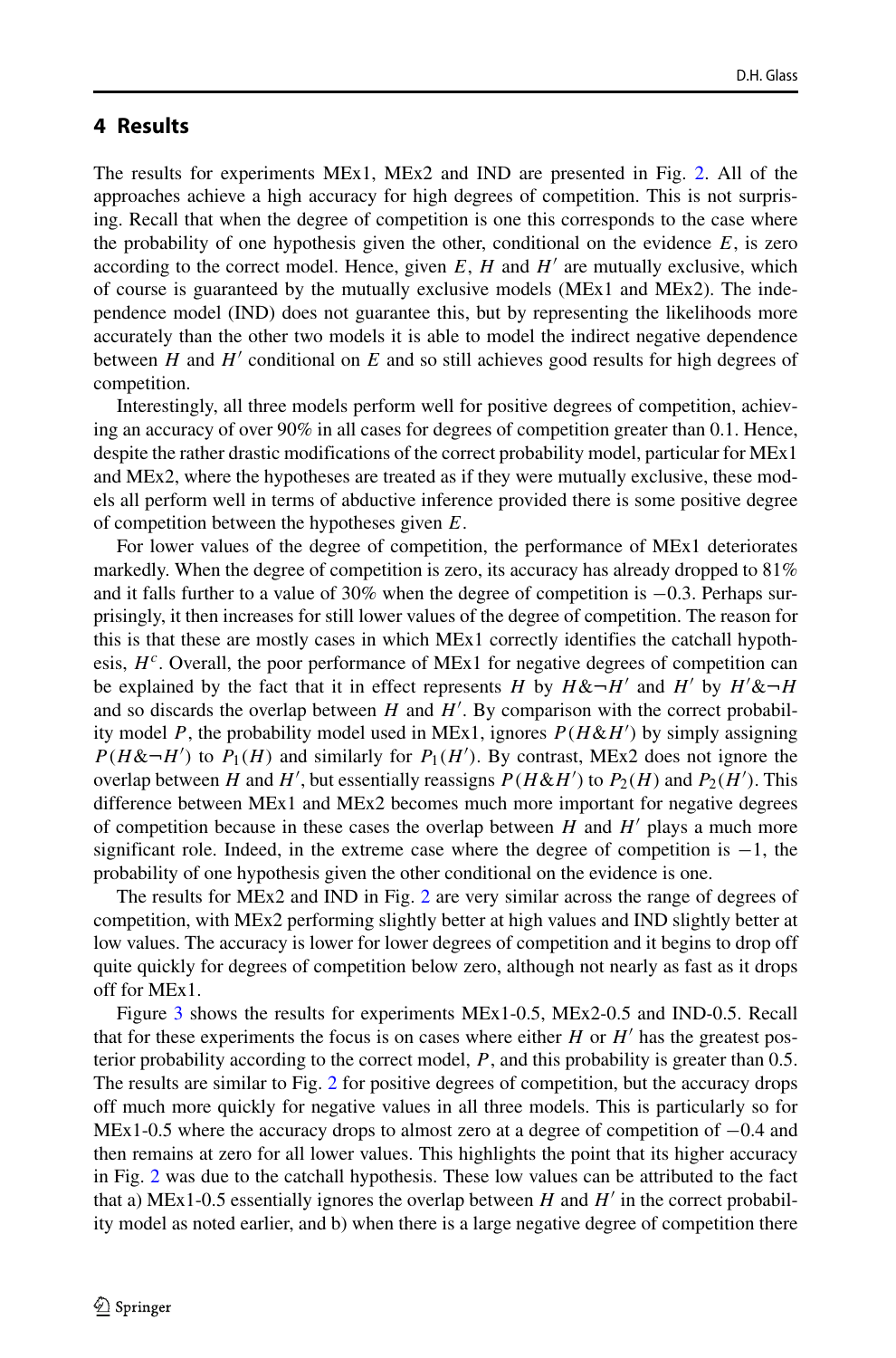<span id="page-14-0"></span>

**Fig. 2** Results for experiments MEx1, MEx2 and IND, where the accuracy is defined as percentage success in identifying the most probable hypothesis according to the correct probability model, *P*

can be a large overlap between these hypotheses, which results in small priors for *H* and *H* in the probability model,  $P_1$ , used in MEx1-0.5, and hence makes it likely that an inference to the catchall hypothesis will be made.

The results for MEx2-0.5 and IND-0.5 in Fig. [3](#page-14-1) are very similar across the range of degrees of competition, although in contrast to Fig. [2,](#page-14-0) IND-0.5 now does slightly better for both positive and negative degrees of competition. At very low degrees of competition the difference between these approaches becomes more apparent, with IND-0.5 outperforming MEx2-0.5. Like MEx1-0.5, MEx2-0.5 treats  $H$  and  $H'$  as mutually exclusive, but this is

<span id="page-14-1"></span>

**Fig. 3** Results for experiments MEx1-0.5, MEx2-0.5 and IND-0.5, where the accuracy only considers cases where either  $H$  or  $H'$  have posterior probabilities greater than 0.5 according to the correct probability model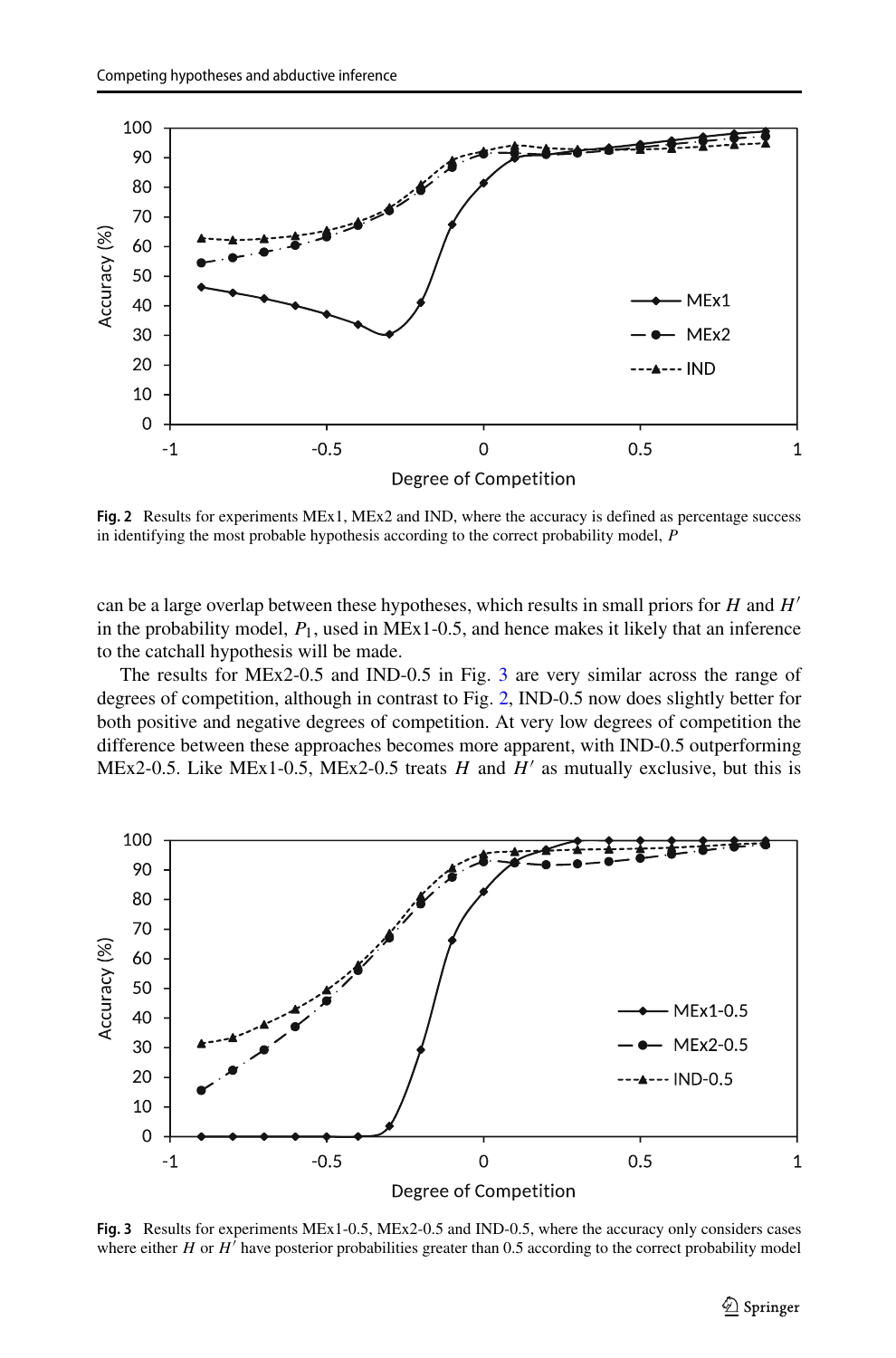<span id="page-15-0"></span>

**Fig. 4** Results for experiments MEx1-2, MEx2-2 and IND-2, where the accuracy takes into account the fact that both *H* and *H'* could have posterior probabilities greater than 0.5 according to the correct probability model

very inaccurate for very low degrees of competition, where there can be significant overlap between them, indeed complete overlap given the evidence when the degree of competition is -1. So while MEx2-0.5 does better than MEx1-0.5 in terms of the priors it assigns to *H* and *H* , it eventually runs into similar problems for very low degrees of competition.

Figure [4](#page-15-0) presents the results for experiments MEx1-2, MEx2-2 and IND-2. Recall that for these experiments the fact that both  $H$  and  $H'$  could have a posterior probability greater than 0.5 is taken into account. Hence, even if any of the three approaches is successful in making an inference to the hypothesis with the greatest posterior probability according to the correct model, it may not identify when it is appropriate to make an inference to more than one hypothesis. Indeed, this is ruled out by the two mutually exclusive approaches since they cannot have two hypotheses with probability greater than 0.5. By contrast, IND-2 does allow for this. Its successes are counted in the normal way, but if its probability model, *P*<sup>3</sup> correctly identifies two hypotheses with posterior probability greater than 0.5 a second success is counted.

Unlike the previous two figures, the accuracy drops off more quickly even for positive degrees of competition, so that when the degree of competition is zero the accuracies are 62%, 70% and 81% for MEx1-2, MEx2-2 and IND-2 respectively. This result is significant because while Figs. [2](#page-14-0) and [3](#page-14-1) show that all three models perform quite well in terms of identifying the correct hypothesis for positive degrees of competition, Fig. [4](#page-15-0) shows they are limited in that they fail to identify a second hypothesis which may also be true and this effect is non-negligible even for positive degrees of competition. Not surprisingly this limitation is even more evident for negative degrees of competition.

In the previous figures, there was very little to distinguish the MEx2 and IND approaches, but in Fig. [4](#page-15-0) it becomes clear that the independence model has a significant advantage. While IND-2 is not immune to the problem of failing to identify a second hypothesis with probability greater than 0.5, the fact that it is able to do so in some cases means that its drop in performance between Figs. [3](#page-14-1) and [4](#page-15-0) is less marked than it is for MEx2.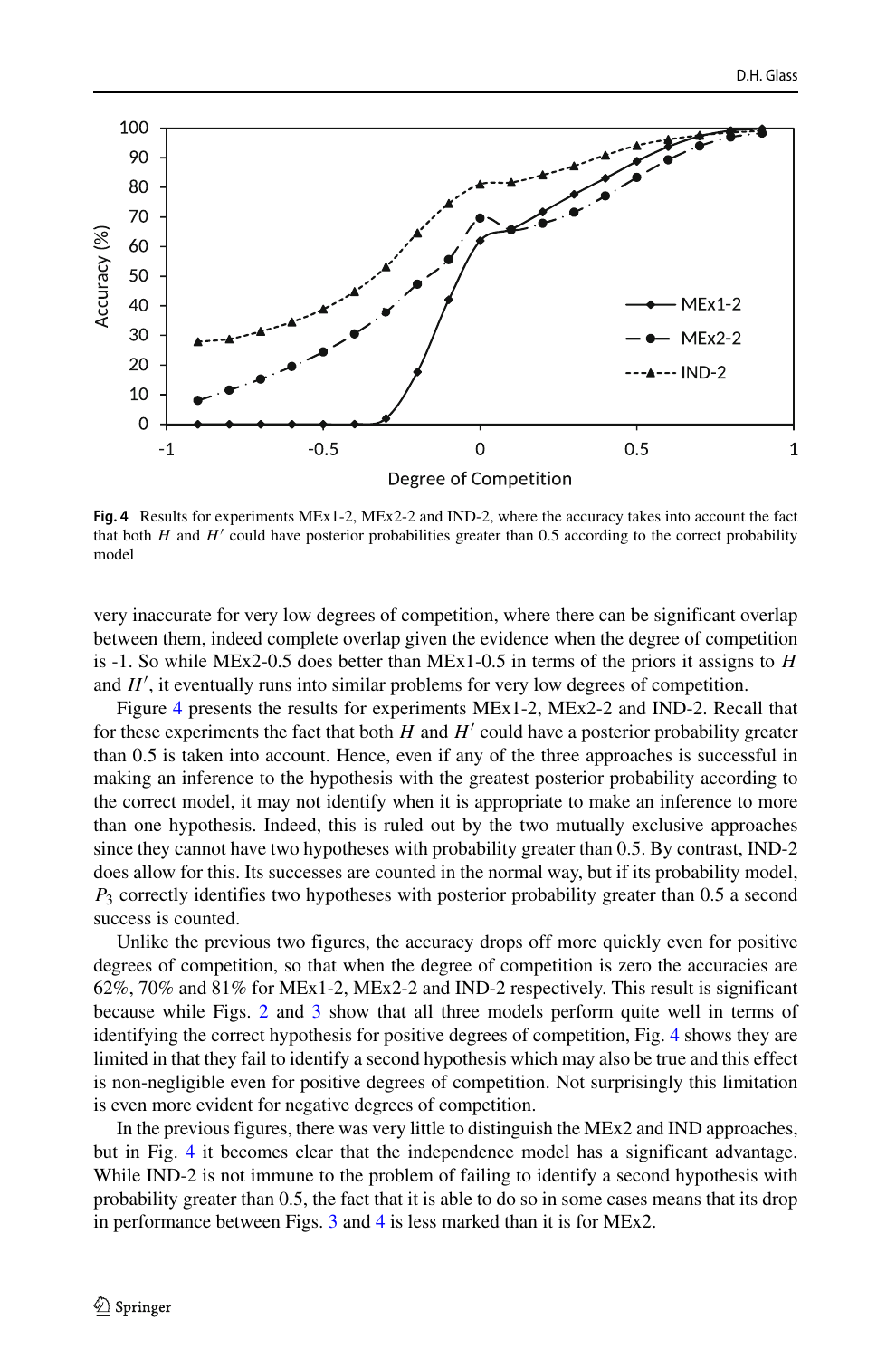### **5 Conclusion**

Competition between hypotheses is fundamental to abductive inference as it is usually understood, but the nature of that competition and how it impinges upon inference have not received much attention. This paper has considered both of these topics by exploring a number of features of a particular account of hypothesis competition and the effect of failing to model this relationship between hypotheses correctly when performing abductive inference. In the former case, this involved studying the interplay between direct and indirect pathways, which contribute to competition. For example, pre-theoretically, it might be thought that hypotheses that are negatively dependent on each other would be competing, but this need not be the case as they may become positively dependent when evidence is taken into account. By exploring various features of the account, it was argued that it possesses a number of characteristics that make it suitable at least as an account of competition in a narrow sense suitable for the current work, although there is scope for further work on the nature of competition.

In terms of how this relates to inference, experimental results showed, rather surprisingly, that modelling the relationship between two hypotheses as mutually exclusive or independent can still generate good results provided the hypotheses are competing to some extent (a positive degree of competition), at least for the problems considered here. This would suggest that in applications to problems such as diagnosis, if hypotheses are modelled as mutually exclusive or independent, the results will still be accurate provided the hypotheses are negatively dependent given the evidence, though it would be interesting to explore this in the context of real data. Related to this, it would be worthwhile exploring the feasibility of using degrees of competition to discriminate between hypotheses so as to reduce the set of hypotheses that needs to be considered.

Less surprisingly, the performance of these models was much worse when the hypotheses were not competing (a negative degree of competition), with a model that completely ignores the overlap between the hypotheses performing much worse than the other two models. Despite the success of all three models for positive degrees of competition, an important failing is their inability to identify a second hypothesis that may well be true, and this is a significant effect even when the hypotheses are competing. This failing is due to the focus on maximizing posterior probability in the experiments carried out here. As noted earlier, this approach is generally assumed in the context of abductive inference in Bayesian networks. The results suggest merit in exploring approaches that allow the number of variables to vary and maximize quantities other than posterior probability [\[24,](#page-17-16) [30\]](#page-17-23).

Directions for future research include carrying out similar experiments on a wider range of inference problems, exploring how inference is affected when other measures are used to compare explanations instead of maximizing posterior probability, and investigating how abduction might best be formulated and implemented in light of the approach to hypothesis competition considered here.

**Acknowledgments** This publication was partially supported by a grant from the John Templeton Foundation (Grant ID 61115). The opinions expressed in this publication are those of the author and do not necessarily reflect the views of the John Templeton Foundation.

**Open Access** This article is distributed under the terms of the Creative Commons Attribution 4.0 International License [\(http://creativecommons.org/licenses/by/4.0/\)](http://creativecommons.org/licenses/by/4.0/), which permits unrestricted use, distribution, and reproduction in any medium, provided you give appropriate credit to the original author(s) and the source, provide a link to the Creative Commons license, and indicate if changes were made.